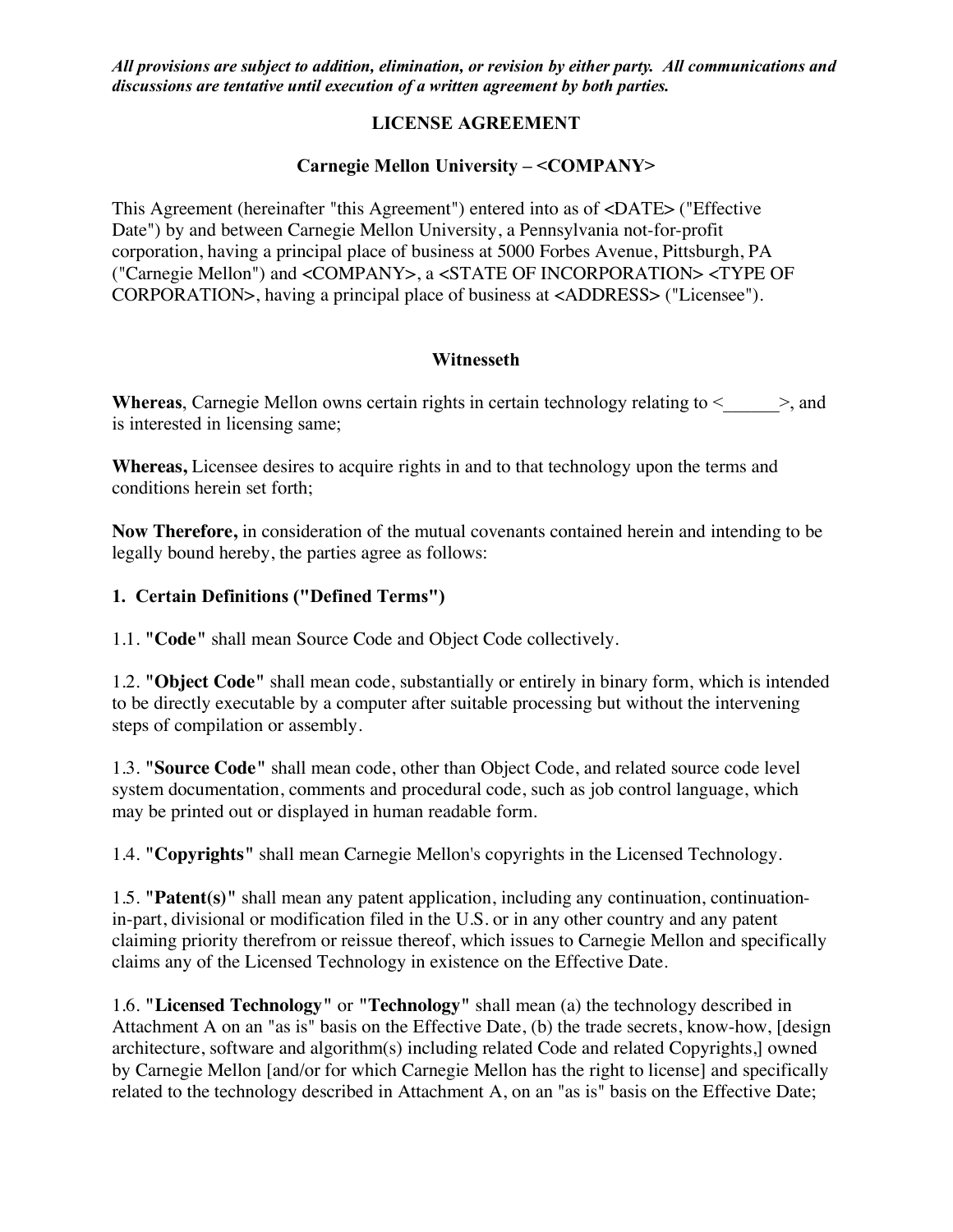and [(c) any Patents specifically claiming the technology or other intellectual property described in (a) or (b) above, including any claims issuing on US Patent Application Number ###].

1.7. **"Derivative"** shall mean computer software or other intellectual property developed by Licensee, which includes, or is based in whole or in part on, the Licensed Technology, including, but not limited to, translations of the Licensed Technology to other foreign or computer languages, adaptation of the Licensed Technology to other hardware platforms, abridgments, condensations, revisions, and software incorporating all or any part of the Licensed Technology which may also include Licensee-created modifications, enhancements or other software.

1.8. **"Licensed Product"** or **"Product"** shall mean any product and/or service which constitutes, is based on, incorporates or utilizes, wholly or in part, Licensed Technology and/or any and all Derivatives.

1.9. **"Year"** refers to contract years of this Agreement, i.e. a twelve (12) month period starting with the date (or anniversary) of the Effective Date.

1.10. **"Fiscal Quarter"** or **"Quarter"** shall refer to the normal quarterly accounting periods of Licensee; if Licensee does not have normal quarterly accounting periods, then a "Fiscal Quarter" shall mean the calendar three months period commencing with January of each year.

1.11. **"Dispose"** or **"Disposition"** shall mean the use, sale, lease or other transfer.

1.12. **"Revenue"** shall mean the U.S. Dollar value of all consideration realized by Licensee for the Disposition of Licensed Product(s).

1.13. **"Net Sales"** shall mean the total Revenues, less the total of all of the following deductions (to the extent included in computing Revenue):

- (a) discounts allowed in amounts customary in the trade;
- (b) sales tariffs, duties and/or taxes imposed on the Licensed Products;
- (c) outbound transportation prepaid or allowed; and
- (d) amounts allowed or credited on returns.

No deduction shall be made for commissions paid to individuals or entities whether they be independent sales agents or persons regularly engaged or employed by Licensee.

1.14. **"Royalties"** shall mean Disposition royalties which are calculated as a percentage of Net Sales and will be payable by Licensee to Carnegie Mellon under the provisions of this Agreement.

1.15. **"Dollar", "U.S. Dollar"** and **"\$ U.S."** shall mean lawful money of the United States of America.

1.16. **"Prime Rate"** shall mean the prime rate in the Wall Street Journal newspaper in its "Money Rates" column on the Effective Date.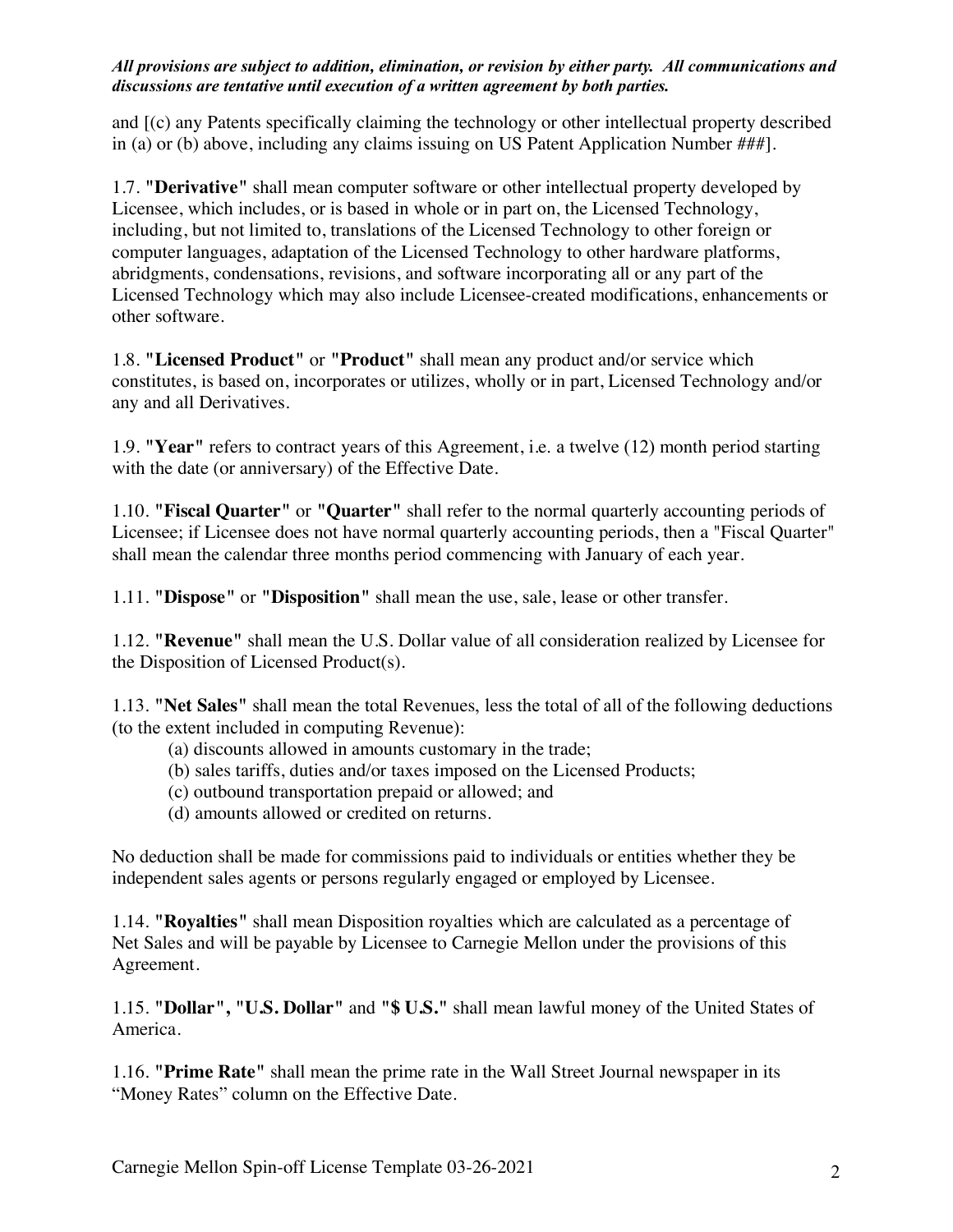1.17. **"Field of Use"** shall mean < DEFINE FIELD(S) OF USE >.

1.18. **"Split Agreement"** shall mean the Split Agreement between Carnegie Mellon and the Creators of Licensed Technology dated <  $\geq$ 

1.19. **"Creators"** shall mean person or persons who create an item of intellectual property under conditions governed by the Carnegie Mellon Intellectual Property Policy and licensed under this Agreement. [In this context, Creators shall collectively mean the  $\langle$ NUMBER $\rangle$  (x) Creator(s) identified in the Split Agreement, namely < NAMES>.]

1.20. **"Creator-Founders"** shall mean Creator(s) who wish to organize and participate in Licensee, namely <NAMES>.

1.21. **"Non-Founder Creators"** shall mean Creator(s) who do not wish to participate directly in Licensee, namely <NAMES>.

1.22. **"Qualified IPO"** shall mean an underwritten initial public offering by Licensee under the Securities Act of 1933, as amended, for its own account pursuant to a registration statement on Form S-1 or its equivalent where the valuation of Carnegie Mellon's initial x% equity interest in Licensee immediately preceding such offering (and without giving effect thereto) is at least Four Million Dollars (U.S. \$4,000,000).

1.23. **"Qualified Sale"** shall mean (i) a cash merger of Licensee with another entity in which, based upon the aggregate cash consideration delivered to Licensee's Owners, the valuation of Carnegie Mellon's  $\qquad \qquad$  percent  $(x\%)$  equity interest in Licensee is at least Four Million Dollars (U.S.  $$4,000,000$ ) or (ii) a sale of substantially all the assets of Licensee to a third party in which, based upon the net proceeds from such sale distributed to the Owners of Licensee, the valuation of Carnegie Mellon's initial  $\qquad \qquad$  percent  $(x\%)$  equity interest in Licensee is at least Four Million Dollars (U.S. \$4,000,000).

1.24. **"Change of Control Event"** shall mean (i) a Qualified IPO, (ii) a Qualified Sale, or (iii) an event after which the Owners of Licensee other than the Creator-Founders own 50% or more of Licensee.

1.25. **"Shares"** shall mean any of the following held by an Owner: (a) any limited liability company ("LLC") units, capital stock or other equity interest in the Licensee; (b) any warrants, options or other rights to subscribe for or to acquire, directly or indirectly, LLC units, capital stock or other equity interest in the Licensee, whether or not then exercisable or convertible; (c) any LLC units, stock, notes, other securities, or other equity interest which is convertible into or exchangeable for, directly or indirectly, LLC units, capital stock, or other equity interest in Licensee, whether or not then convertible or exchangeable; and (d) any equity securities issued or issuable directly or indirectly with respect to the securities referred to in clauses (a), (b) and (c) above by way of distribution, stock dividend or stock split or in connection with a combination of LLC units, capital stock, or other equity interest, recapitalization, merger,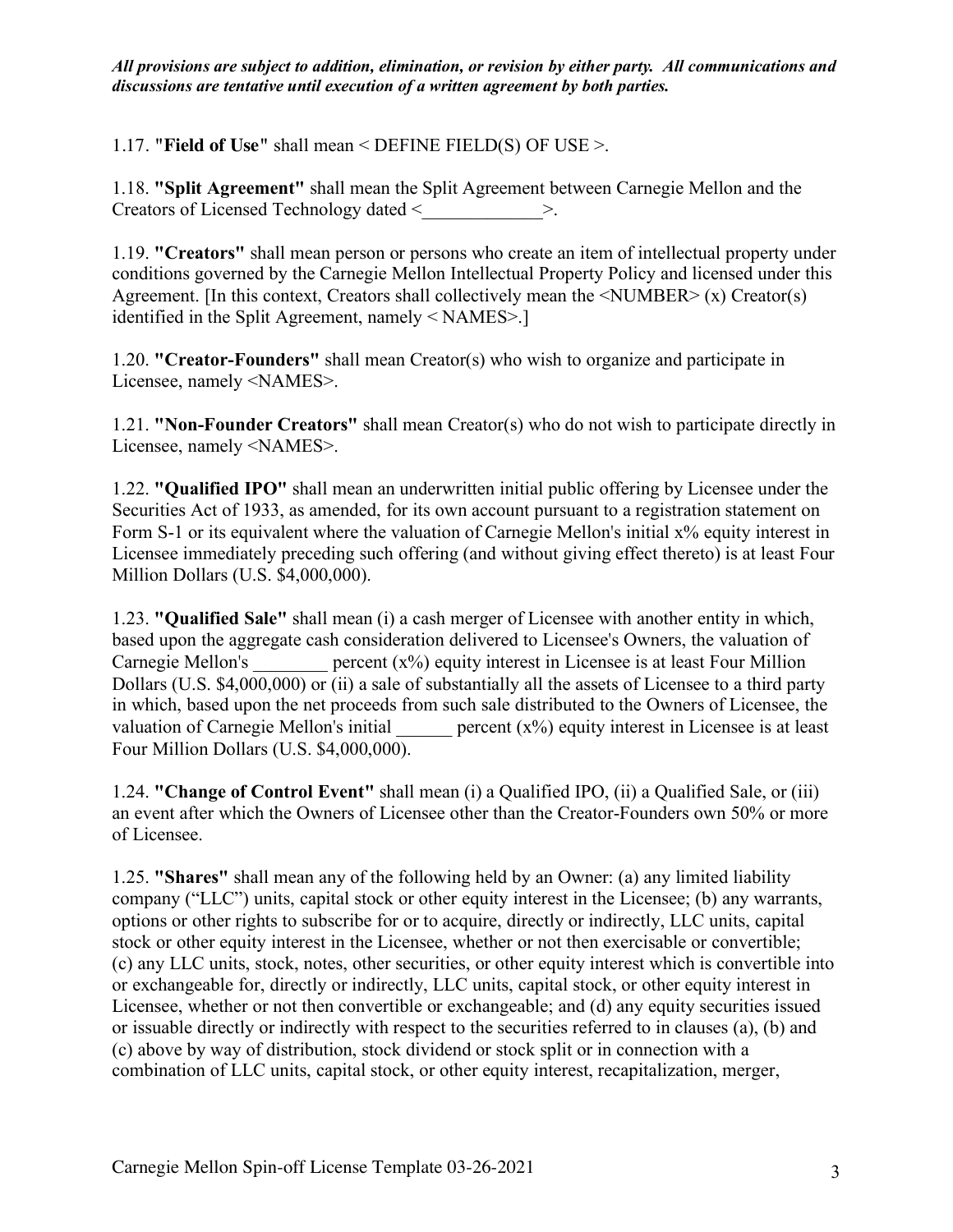consolidation or other reorganization. As to any particular securities constituting Shares, such securities will cease to be Shares when they have been transferred in a public sale.

1.26. **"Owner"** shall mean owner of Shares in Licensee.

# **2. License Grant**

2.1. Carnegie Mellon hereby grants to Licensee, and Licensee hereby accepts, an [exclusive or non-exclusive], [world-wide or Territory] right to use the Licensed Technology to make, have made, use, [copy], and otherwise Dispose of Licensed Products [and to create Derivatives for the Field of Use].

2.2. Licensee shall be entitled to establish all proprietary rights for itself in the intellectual property represented by Derivatives, whether in the nature of trade secrets, copyrights, patents or other rights, provided that Licensee shall promptly notify Carnegie Mellon of Licenseeoriginated bug fixes to the Licensed Technology, which shall be part of the Licensed Technology and owned by Carnegie Mellon. Any copyright registration by Licensee for Derivatives shall give full attribution to Carnegie Mellon's Copyrights. Carnegie Mellon shall have the right to use Derivatives for research, educational, academic, and/or administrative purposes.

2.3. No right to sublicense the Technology is hereby granted to Licensee except (a) that Licensee may sublicense to its customers Licensed Technology in the ordinary course of business to the extent necessary for use and practice of the Licensed Product Disposed of by Licensee to said customers or (b) with the prior written agreement by Carnegie Mellon. Licensee agrees that any sublicenses granted by Licensee to third parties, other than to customers in the ordinary course of business (even though the prior written agreement by Carnegie Mellon to such a sublicense has been obtained) shall provide that the obligations to Carnegie Mellon under this Agreement, including but not limited to, the obligation to indemnify Carnegie Mellon, the obligation to obtain and maintain insurance to protect Carnegie Mellon and the obligation relating to settlement of claims and/or controversies specified in this Agreement, shall be binding upon such sublicensee as if it were a party to this Agreement, and the economic return to Carnegie Mellon by reason of such sublicense shall be at least as great as if any Disposition by the sublicensee had been a Disposition by Licensee.

2.4. Carnegie Mellon shall have the right to use the Licensed Technology and, free of charge, any product or process developed by Licensee which contains or is based on any of the Licensed Technology and/or Derivatives, for Carnegie Mellon research, educational, academic, and/or administrative purposes.

2.5. Nothing in this Agreement shall restrict academic research or other not-for-profit scholarly activities, which are undertaken at a nonprofit or governmental institution in the Field of Use and/or in the area of Licensed Technology and/or any other areas.

2.6. All Licensed Products shall be Disposed of and performed by Licensee in compliance with all applicable governmental laws, rules, and regulations. Licensee shall keep Carnegie Mellon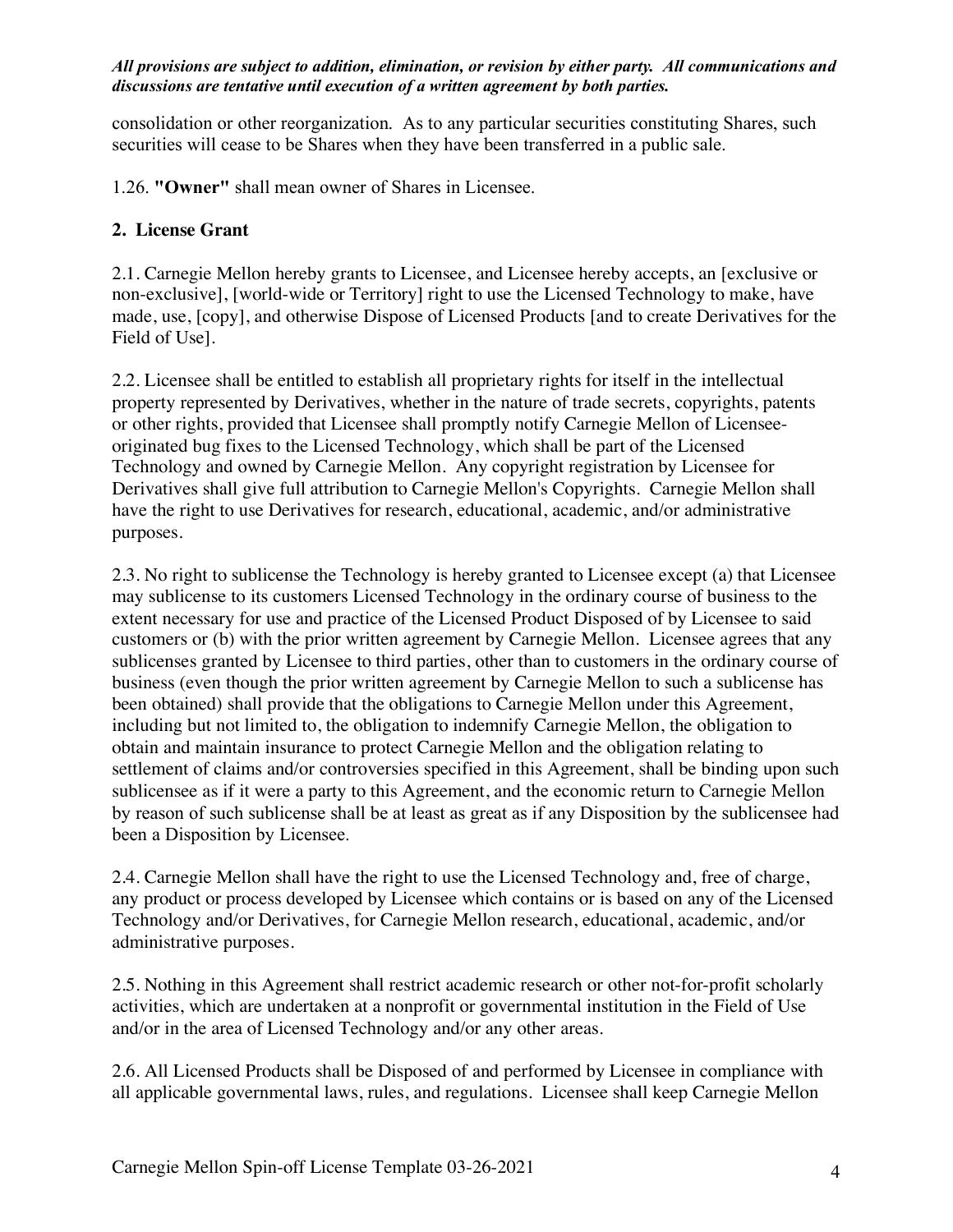fully informed of, and shall move expeditiously to resolve, any complaint by a governmental body relevant to the Licensed Products, [except for complaints subject to Section 22 (Infringement) of this Agreement].

2.7. Carnegie Mellon retains the right, exercisable in the sole discretion of Carnegie Mellon and upon advance notice to Licensee, to grant non-exclusive licenses to practice the Licensed Technology in the Field of Use to third parties as a means to resolve disputes or settle claims, suits, or proceedings arising out of allegations that the Licensed Technology infringes upon the intellectual property rights of the third party. Each party shall promptly notify the other parties hereto of its receipt of any such allegations. Nothing in this Section 2.7 shall be construed as obligating Carnegie Mellon to resolve any dispute or to settle or defend any claim, suit, or proceeding arising out of Licensee's Disposition of Licensed Products. If Carnegie Mellon grants such non-exclusive license, the economic terms of this Agreement will be adjusted accordingly. Carnegie Mellon retains the right to grant either exclusive or non-exclusive licenses for the Licensed Technology in fields of use other than the Field of Use for which the license hereunder is granted.

2.8. It is a condition of the continued existence of this Agreement that Creators of the Licensed Technology having any rights under Carnegie Mellon's Intellectual Property Policy, who are or become (in the period two years after the Effective Date) Owners (other than through distribution of Shares received by Carnegie Mellon or purchase of Shares after a public offering or the sale of substantially all of the assets of Licensee to a third party), full-time or substantially full-time employees, full-time or substantially full-time consultants, or full-time or substantially full-time subcontractors of or to Licensee, before assuming such status regarding Licensee, have executed and delivered to Carnegie Mellon an assignment to Carnegie Mellon, in the form of Attachment B of this Agreement, of their rights as Creators to receive any amounts that would otherwise thereafter be due to them under Carnegie Mellon's Intellectual Property Policy, under or by reason of implementation of this Agreement. Licensee will be required to provide to Carnegie Mellon a signed proof of waiver from any such Creator, who occupies the status of Owner or full-time or substantially full-time employee, full-time or substantially full-time consultant or full-time or substantially full-time subcontractor of Licensee at any time during the period commencing on or before the Effective Date and ending two years thereafter. Such information will be provided within five (5) days of the execution of this Agreement and will be updated within five (5) days of any changes in accordance with Section 23 (Notices).

2.9. This Agreement is subject to any government purpose license rights under 35 USC §202 (c) (4) and any march-in rights of the United States of America under 35 USC §203.

## **3. Term of this Agreement**

The term of this Agreement shall conclude [at the end of twenty (20) years from the Effective Date, or on the expiration date of the last-to-expire Patent, whichever comes later], unless otherwise terminated pursuant to another provision of this Agreement.

# **4. Carnegie Mellon Shares**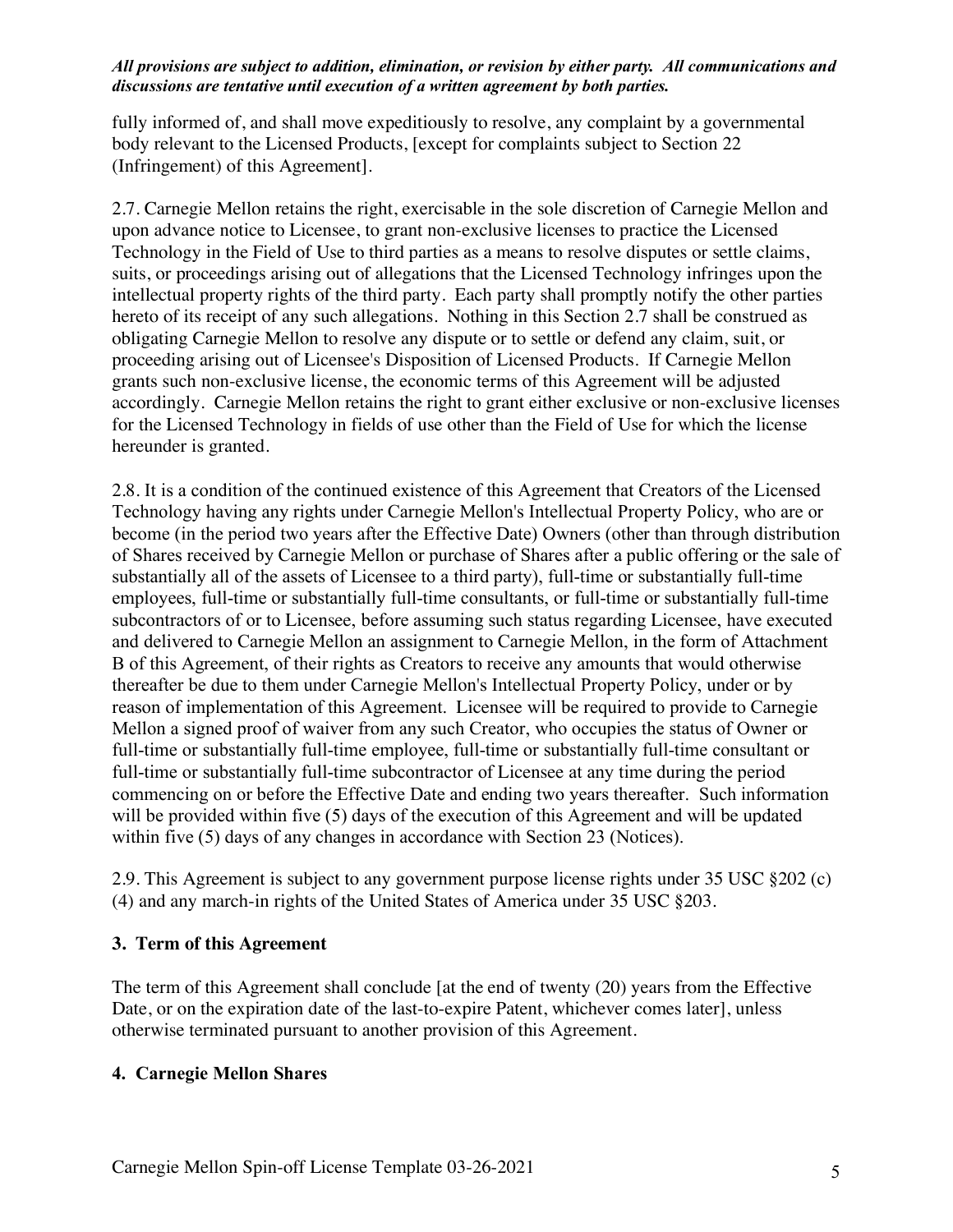4.1. As a partial royalty for the license rights granted by Carnegie Mellon herein, Licensee agrees to the following: within thirty (30) days from the Effective Date, Licensee will execute and deliver to Carnegie Mellon <Insert #> of Shares of Licensee, which Shares shall constitute percent  $(x\%)$  of the total of all Shares then outstanding, and will issue a warrant (in the form of Attachment C of this Agreement) to be exercised upon the earlier of (i) the day that Licensee's cumulative capital funding [and/or receipt of cumulative Revenues] equals the sum of Two Million Dollars (U.S. \$2,000,000) or (ii) thirty (30) days prior to any Change of Control Event that provides for the issuance of Shares, sufficient that when added to the amount of Shares then held by Carnegie Mellon results in an amount equal to percent  $(x\%)$  of the outstanding equity of Licensee on a fully diluted basis.

4.2. Prior to a Qualified IPO or a Qualified Sale, Carnegie Mellon shall have preemptive rights with respect to additional issuances of equity securities (or securities convertible or exchangeable into equity securities) (**"Equity Securities"**), including without limitation issuances of Equity Securities to Licensee employees in exchange for cash, the effect of which will be that Carnegie Mellon shall have the right to subscribe for additional Equity Securities so as to maintain its percent  $(x \%)$  equity interest without dilution or diminution. If additional

Equity Securities are issued in conjunction with a merger or acquisition, in order for Carnegie Mellon to exercise its preemptive rights, the valuation of those securities will be made by an independent third party, agreed to in advance by both parties (if no independent third party can be agreed upon by both parties then by dispute resolution pursuant to Section 21.) The independent third party valuation (or dispute resolution) will be considered final.

4.3. In any public offering of securities conducted by Licensee, which includes Shares held by Owners, Carnegie Mellon shall be entitled to participate on a pro rata basis to the same extent as such selling Owners (or any permitted transferee of such selling Owners) and on terms and conditions no less favorable to Carnegie Mellon than those provided to such selling Owners (or such permitted transferee).

4.4. Carnegie Mellon shall have the right of co-sale such that, if another Owner desires to sell all or any part of his or its Shares, now owned or hereinafter acquired, any such sale of Shares will be subject to the following rights of co-sale. Carnegie Mellon shall have the right to sell to the purchaser of the stock, on the same terms and conditions, an amount of Shares equal to the number of Shares (including Shares into which each of the Owners may convert any other stock) then owned by Carnegie Mellon equal to (i) the percentage ownership of Carnegie Mellon in the Shares of Licensee (including Shares into which each of the Owners may convert any other securities convertible into Shares) times the number of Shares to be sold or (ii) at the option of Carnegie Mellon, a lesser number of Shares (**"Co-Sale Right"**). The effect of this Co-Sale Right will be to equate, on a percentage ownership basis, the number of Shares sold by the selling Owner and each of the other Owners, which may prevent the selling Owner from selling the number of Shares which he or it originally intended to sell.

4.5. Notwithstanding the foregoing, the provisions of Section 4.4 shall not apply to any sale by a Owner in an underwritten public offering under an effective registration statement under the Securities Act of 1933, as amended.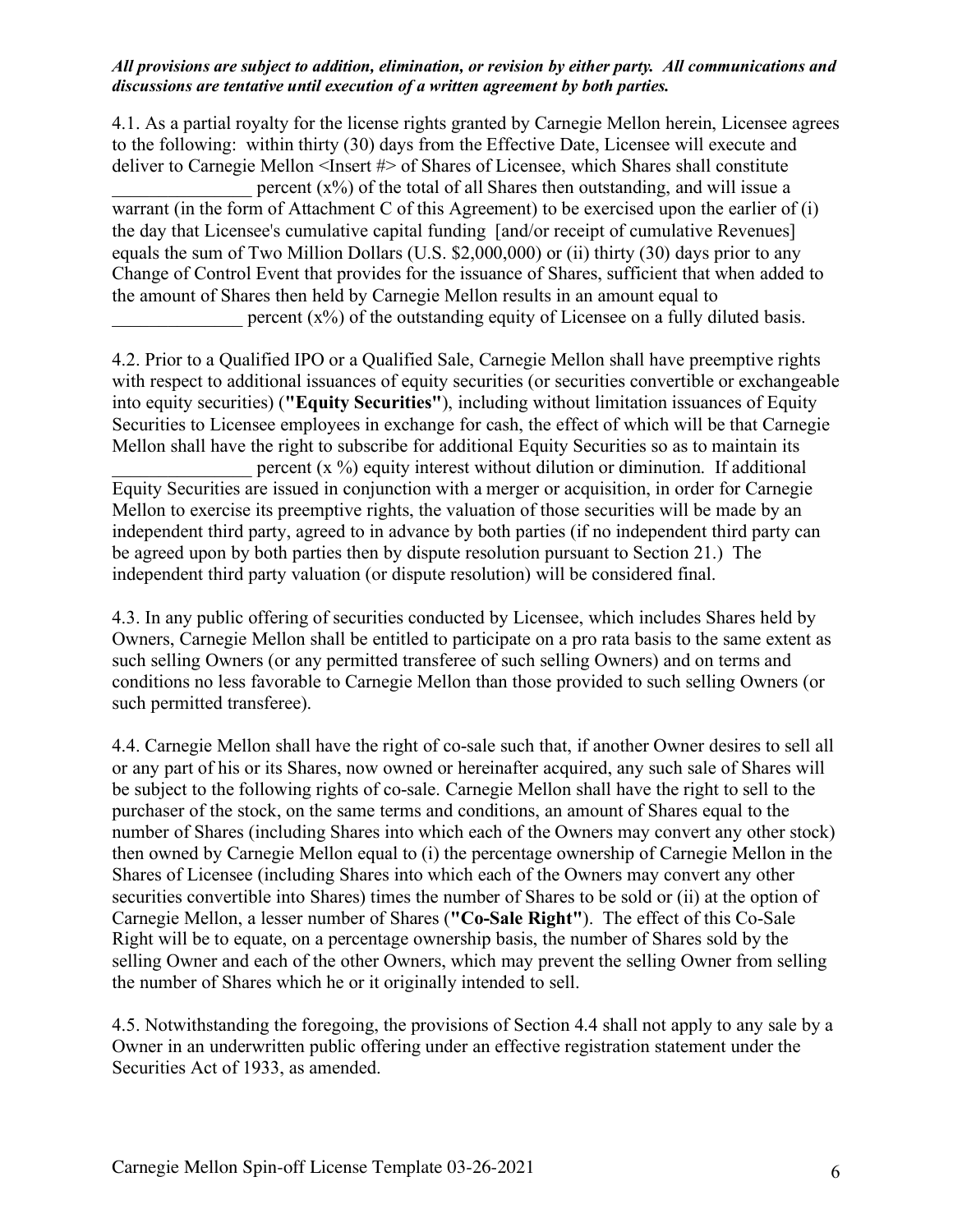## **5. Minimum Performance Requirements**

5.1. Licensee shall use its best efforts to effect introduction of Licensed Technology into the commercial market as soon as possible; thereafter, until the expiration of this Agreement, Licensee shall keep Licensed Technology reasonably available to the public.

5.2. Licensee shall achieve the following milestones:

<Specify milestones>

- (i) Submission of a business plan to Carnegie Mellon, solely acceptable to Carnegie Mellon, by  $\_\_\_\_\_\_\_\_\$
- (ii) Execution of agreement(s) with development partner(s) involving the Licensed Technology to be completed no later than
- (iii) Initial funding of  $\frac{1}{2}$  (including grants) attained by  $\frac{1}{2}$
- (iv) Initial product specification of a Licensed Product to be developed and preliminary market testing of a Licensed Product to be completed by
- (v) Commercial product introduction of a Licensed Product to be achieved by
- (vi) Minimum Revenues during the three years specified below must meet the following schedule:
	- a) Year ending  $=$

 $\mathcal{L}_\text{max}$  , where  $\mathcal{L}_\text{max}$ 

 $\overline{\phantom{a}}$  , where  $\overline{\phantom{a}}$ 

- b) Year ending  $=$
- c) Year ending  $=$

5.3. Licensee's failure to perform in accordance with Sections 5.1 or 5.2 herein shall be grounds for Carnegie Mellon to terminate this Agreement pursuant to Section 11.2 herein.

## **6. Royalties and Payment Terms**

6.1. Royalties payable by Licensee to Carnegie Mellon shall be  $\qquad \qquad \text{percent (x %)}$  of Net Sales. However, no Royalties from Dispositions of Licensed Products by Licensee under this Section shall be due and payable to Carnegie Mellon for a period of three (3) years following the Effective Date or until the closing of a Change of Control Event, whichever may occur sooner.

6.2. Royalties payable to Carnegie Mellon shall be paid by Licensee to Carnegie Mellon, as set forth in this Section 6, for each Fiscal Quarter within sixty (60) days after the end of such Fiscal Quarter, until this Agreement expires or is terminated in accordance with the terms of this Agreement. If this Agreement terminates before the end of a Fiscal Quarter, the payment for the terminal fractional portion of a Fiscal Quarter shall be made within ninety (90) days after the date of termination of this Agreement. All Royalties and other amounts payable hereunder shall be paid in U.S. Dollars and shall be made by wire transfer to Carnegie Mellon's account No.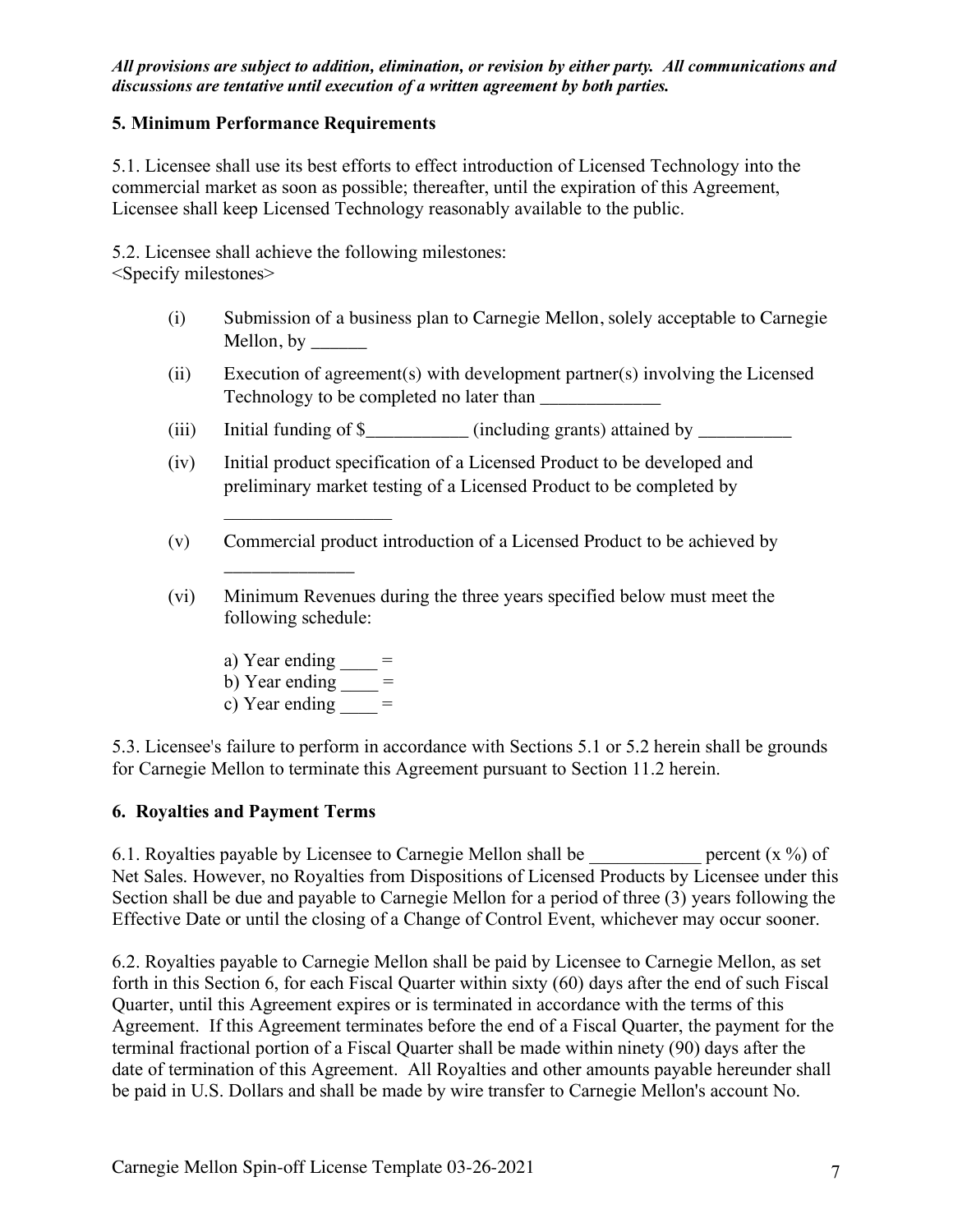xxxxxx, Carnegie Mellon Ref. No <FILE #>, at Mellon Bank's Pittsburgh office, or by Licensee's check sent in accordance with Section 22 (Notices).

6.3. All amounts payable hereunder which are overdue shall bear interest until paid at a rate equal to the Prime Rate in effect at the date such amounts were due plus four percent (4%) per annum, but in no event to exceed the maximum rate of interest permitted by applicable law. This provision for interest shall not be construed as a waiver of any rights Carnegie Mellon has as a result of Licensee's failure to make timely payment of any amounts.

# **7. Reports and Audits**

7.1. Licensee shall report Quarterly to Carnegie Mellon Net Sales and Revenues which are subject to Royalty and other payments within sixty (60) days of the end of the relevant Quarter.

7.2. Licensee shall maintain accurate books and records such that the Royalties and other amounts due and payable hereunder can be easily ascertained. Such books and records shall be maintained at Licensee's principal place of business. Licensee shall make available Licensee's books and records for audit by Carnegie Mellon or its designee, and Licensee agrees to cooperate fully in any such audit, provided that Carnegie Mellon and its designee (if any) agree to protect the confidentiality of the information as to the customers of Licensee. Any such audit shall not be more frequent than annually. In the event of any deficiency in payment, in addition to paying the deficiency, if the audit determines that any amounts paid to Carnegie Mellon were deficient by more than five percent  $(5\%)$ , Licensee shall also pay the costs of the audit, all within thirty (30) days following written notice of such deficiency.

7.3. Licensee shall report to Carnegie Mellon the date of the first commercial Disposition of a Licensed Product within sixty (60) days of occurrence in each country.

7.4. Within sixty (60) days after the end of each of Licensee's fiscal years, Licensee shall furnish Carnegie Mellon with a written report on the progress of its efforts during the immediately preceding fiscal year to develop and commercialize Licensed Products. The report shall also contain a discussion of intended efforts and sales projections for the year in which the report is submitted.

7.5. Within sixty (60) days after the end of each of Licensee's fiscal years, Licensee shall provide Carnegie Mellon with Licensee's financial statements for the immediately preceding fiscal year (including, at a minimum, an income statement, a statement of cash flows, and a balance sheet) that have been certified by Licensee's treasurer, chief financial officer, or an independent auditor.

7.6 Carnegie Mellon shall keep confidential, not disclose to any third party and not use for any purpose other than monitoring Licensee's performance under this Agreement and/or enforcing its rights under this Agreement, the terms of this Agreement and all reports, financial statements, documents and other confidential or proprietary information of Licensee provided to Carnegie Mellon's Center for Technology Transfer and Enterprise Creation by Licensee under this Agreement; provided, however, that Carnegie Mellon may include in its annual reports totals derived from information received from Licensee (without attribution to Licensee) that show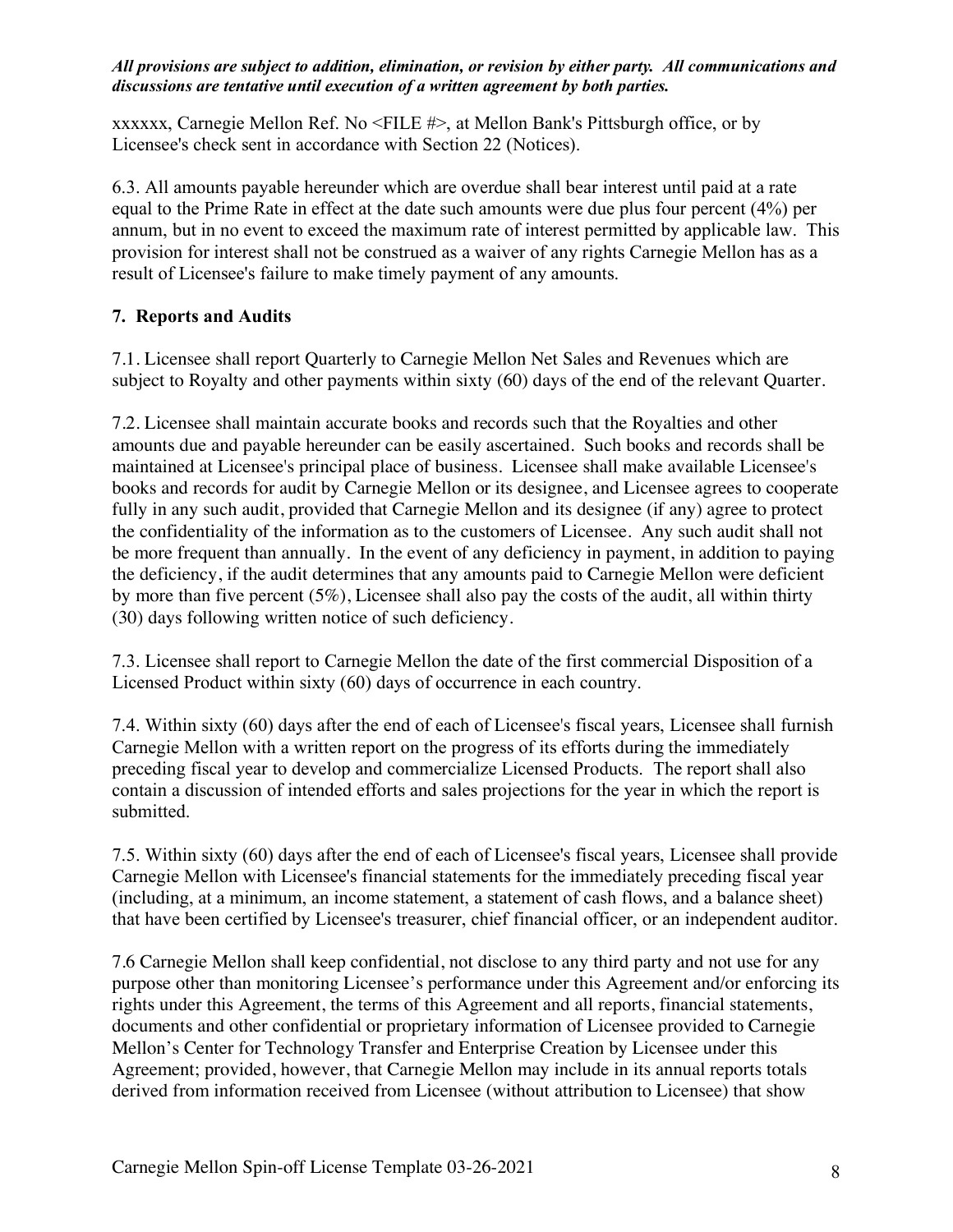revenues generated by the Licensed Technology; and provided further that the non-disclosure and non-use obligations shall not apply to any information that (a) is or becomes part of the public domain other than by breach by Carnegie Mellon of this Section 7.6, or (b) is required to be disclosed by Carnegie Mellon pursuant to interrogatories, requests for information or documents, subpoena, civil investigative demand issued by a court or governmental agency or as otherwise required by law, provided that Carnegie Mellon shall limit the disclosure to such information that it is legally required to disclose. Notwithstanding the foregoing, to the extent that it is reasonably necessary as determined by Carnegie Mellon, Carnegie Mellon may disclose information it is otherwise obligated under this Section 7.6 not to disclose in confidence to its lawyers, accountants, auditors, trustees, inventors, funding sources and financial advisors.

## **8. Improvements**

8.1. Discussion of a problem during collaboration between the parties to this Agreement will not create any rights to ownership of patents, copyrights, mask work rights, trade secrets or other intellectual property rights in solutions to the problem developed solely by employees or agents of the other party hereto.

8.2. Licensee will own all of the right, title and interest (including patents, copyrights, mask work rights, trade secrets and any other intellectual property rights, but excluding Patents) in and to the results of the collaboration between the parties that are developed solely by Licensee employees or agents, when acting as such.

8.3. Carnegie Mellon will own all of the right, title and interest (including patents, Patents, copyrights, Copyrights, mask work rights, trade secrets and any other intellectual property rights) in and to the results of the collaboration between the parties that are developed solely by Carnegie Mellon employees or agents, when acting as such.

8.4. All intellectual property which results in Patents or Licensed Technology developed jointly by employees or agents of Carnegie Mellon and Licensee, each when acting as such, shall be owned by Carnegie Mellon. Licensee may utilize such jointly developed property pursuant to the terms of this Agreement. Carnegie Mellon may issue licenses to others regarding such jointly developed property which results in Patents or Licensed Technology, as long as such licenses do not violate any exclusive license to Licensee then existing under Section 2 (License Grant). If any other property rights are developed jointly by employees or agents of Carnegie Mellon and Licensee, each when acting as such, which would not constitute [a Patent or] Licensed Technology and which are not subject to another agreement between Carnegie Mellon and Licensee, Carnegie Mellon and Licensee shall jointly own (without any duty to account to the other for profits) all right, title and interest (including patents, copyrights, mask work rights, trade secrets, and other intellectual property rights) in and to the results of such joint development. If any patentable invention which would not constitute a Patent or Licensed Technology arises out of such joint development by employees or agents of Carnegie Mellon and Licensee, each when acting as such, Carnegie Mellon and Licensee will engage in good faith efforts to mutually agree on whether and how to pursue patent, copyright or mask work protection of the invention in the U.S. and elsewhere.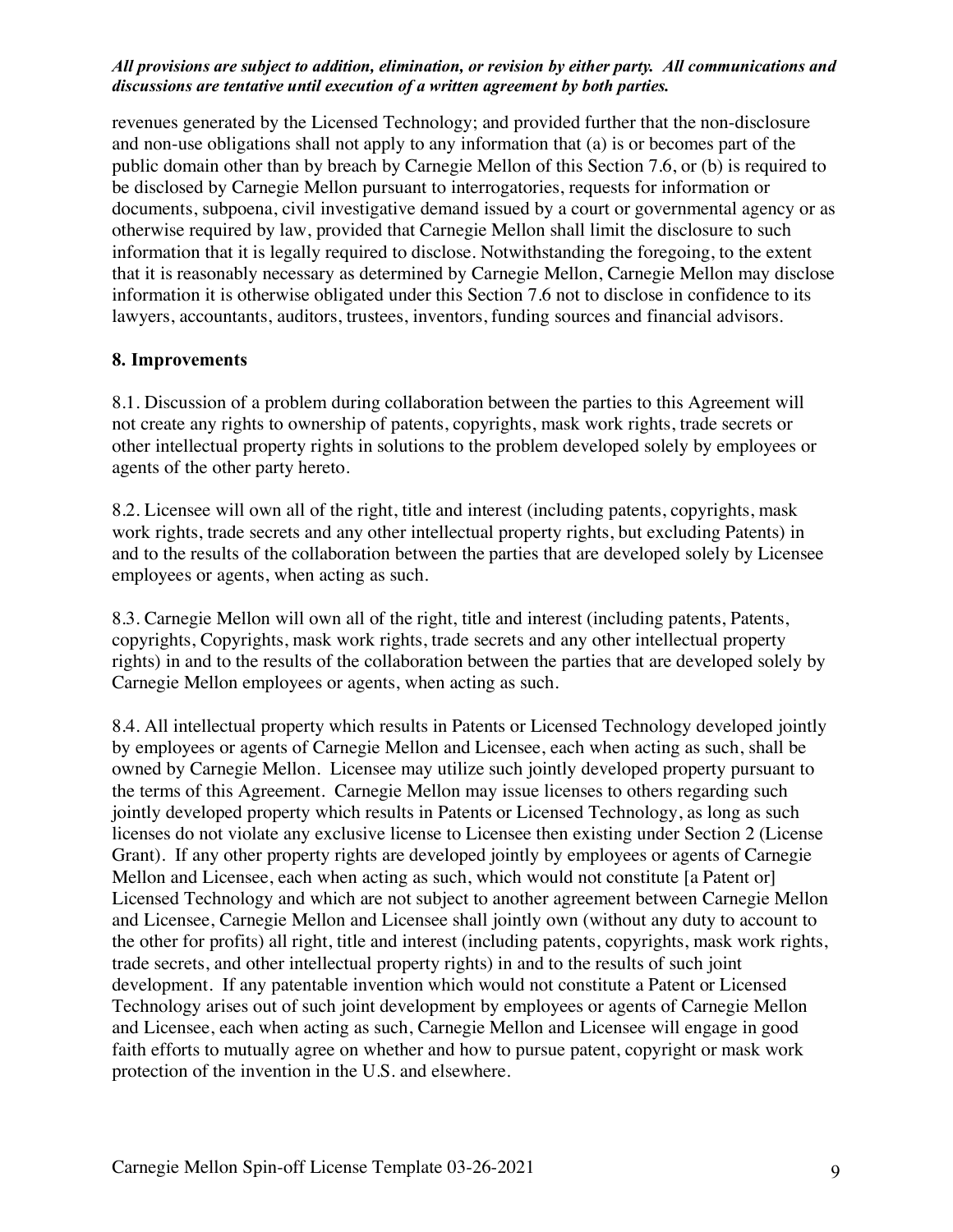8.5. Except as provided in this Section 8, nothing herein shall be deemed to grant any license or rights in any other technology in addition to the Licensed Technology.

# **9. Patents and Other Intellectual Property**

9.1. Intellectual property rights to Licensed Technology such as Patent(s), patent(s), and Copyrights which may be obtainable will remain the property of Carnegie Mellon. Trademarks existing on the Effective Date belong to Carnegie Mellon.

9.2. Carnegie Mellon shall initially advance the cost of all Patent expenses and fees for U.S. Patent Application Number \_\_\_\_\_\_\_\_ (associated with Carnegie Mellon Invention Disclosure \_\_\_\_\_) up to and including the Patent Cooperation Treaty (PCT) and PCT, Chapter II. Licensee shall reimburse Carnegie Mellon for [fifty per cent (50%) of [in the case of a non-exclusive] all such Patent expenses and fees at the earlier of: (i) three (3) years from the Effective Date, (ii) the closing date of a Change of Control Event or (iii) for international patents, from the start of expenses for patenting outside the USA. Thereafter, Licensee shall pay for or reimburse Carnegie Mellon for all fees and expenses related to future Patenting expenses, within thirty (30) days of receipt of each notification or bill.

9.3. Carnegie Mellon has applied for, and/or will apply for and prosecute Patent coverage in any country if so requested by Licensee, at Licensee's sole expense, for any and all Patents to the extent that such protection is reasonably obtainable.

9.4. Carnegie Mellon may, at its option and sole discretion and at its own expense pursue patent, copyright and/or trademark rights for Licensed Technology in any country for which coverage has not been requested by Licensee in accordance with Subsection 9.3 herein. If Licensee does not reimburse Carnegie Mellon for such amounts within thirty (30) days of the receipt of each notification or bill therefor, then Licensee shall have no rights relating to same in that country.

9.5. No less than forty-five (45) days before instituting any legal proceeding contesting the validity or enforceability or use of a license granted hereunder, Licensee shall give written notice to Carnegie Mellon of its intention to bring such a challenge and a detailed description of the legal and factual basis for such a challenge to preserve Carnegie Mellon's ability to have any such challenge proceed in a forum convenient for Carnegie Mellon and to assist the parties in seeking to resolve the dispute without the need for judicial action.

## **10. Markings, Trademarks and Trade Names**

10.1. Licensee shall have included in all sales, marketing literature and invoices relating to Licensed Product, a statement to the effect that "this product or portions thereof is manufactured under license from Carnegie Mellon University."

10.2. If a Licensed Product falls within the scope of one or more claims of a pending application within Patents, Licensee shall mark each Licensed Product and/or packaging therefor with Patent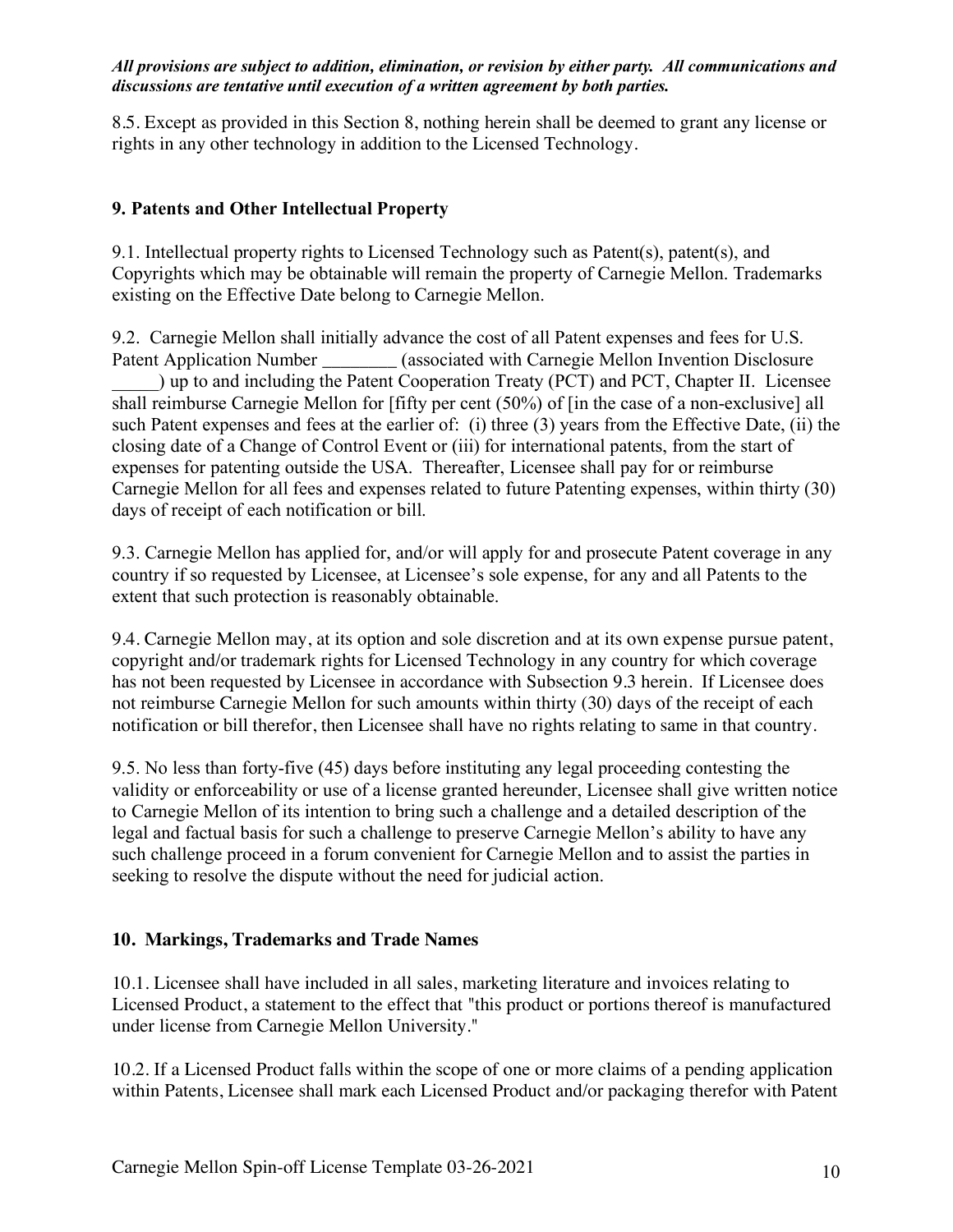Pending", and, if a Licensed Product falls within the scope of one or more claims of an unexpired patent within Patents, Licensee shall mark each Licensed Product and/or packaging therefor, with the applicable patent number or numbers in accordance with the applicable laws of the countries in which the materials are intended to be used.

10.3. Licensee acknowledges that the title to the Technology (including Copyright) shall remain with Carnegie Mellon and that any copies of the Technology or portions thereof made by Licensee in accordance with the rights granted hereunder shall include a Carnegie Mellon copyright notice thereon. The notice shall be affixed to all copies or portions thereof in such a manner and location as to give reasonable notice of Carnegie Mellon's claim of copyright and shall be in the following format: "Copyright 20 Carnegie Mellon University. All rights reserved." or "© 20 Carnegie Mellon All Rights Reserved."

10.4. Licensee acknowledges that it does not have any rights or any title whatsoever in or to Carnegie Mellon's technology, trade name or in or to any of Carnegie Mellon's trademarks, except as provided under this Agreement. Licensee shall neither register nor use any Carnegie Mellon trademarks or trade names. Any reference by Licensee to Carnegie Mellon beyond the above may only be done with express written permission of Carnegie Mellon's Director of the Center for Technology Transfer and Enterprise Creation.

## **11. Termination**

11.1. In the event that Licensee defaults in the payment in full of any amount required to be paid under this Agreement on the date such payment is due, in addition to utilizing any other legal and/or equitable remedies, Carnegie Mellon shall have the right by written notice to Licensee to [(a) terminate the exclusivity, if any, of any license hereunder (by amending the word "exclusive" in the related license grant to read "non-exclusive") without any reduction in any of the payments due from Licensee or (b)] terminate this Agreement. In addition to the foregoing, in the event that (a) Licensee shall make or offer to make any arrangement or composition with or for the benefit of its creditors, or (b) Licensee ceases or threatens to cease to carry on its business, or (c) Licensee is or becomes unable to pay its debts as they become due, or (d) Licensee commits any act of insolvency or bankruptcy, or (e) a petition or resolution for the making of an administration order or for the bankruptcy, winding-up or dissolution of Licensee is presented or passed, or (f) Licensee files a voluntary petition in bankruptcy or insolvency, or (g) a receiver or administrator takes possession of or is appointed over the whole or any part of the assets of Licensee, or (h) any analogous procedure is commenced against or by Licensee in any jurisdiction, Carnegie Mellon shall have the right by written notice to Licensee to terminate this Agreement.

11.2. In the event that either party to this Agreement defaults in the performance of any of its obligations hereunder (other than any of the defaults or events referred to in Section 11.1. hereof) and fails to cure such default within thirty (30) days after written notice of such default from such other party, the other party shall have the right by written notice to the defaulting party to terminate this Agreement.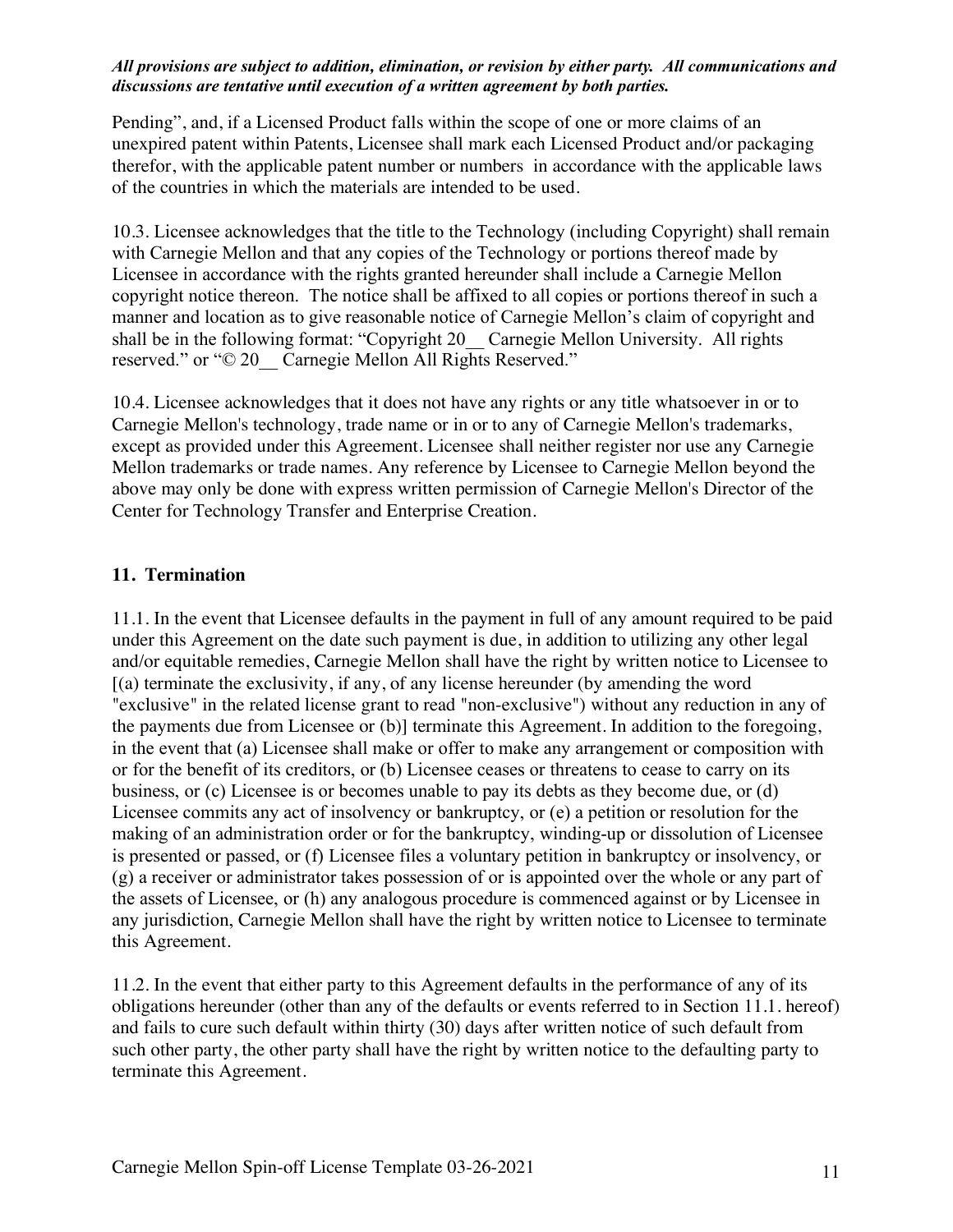11.3. In the event that any of (a) Licensee, or (b) an affiliate of Licensee, or (c) a third party acting on behalf of Licensee or one of its affiliates, challenges or disputes the validity or enforceability of any intellectual property rights licensed hereunder in any judicial or administrative proceeding, Carnegie Mellon may, at its option and sole discretion, terminate the license [or terminate exclusivity] as to such challenged intellectual property by notice in writing to Licensee.

11.4. The Royalty rates and other amounts stated herein have been negotiated with the understanding that no court has made any determination as to the validity or enforceability of any Patent specifically claiming any of the Licensed Technology or whether any of Licensee's products infringe any claim of any Patent. Licensee desires to obtain a license under the terms stated herein, without regard to the lack of such adjudication. In the event that Licensee or any affiliate of Licensee, either directly or indirectly, challenges the validity or enforceability of any intellectual property rights licensed hereunder, or commences a judicial proceeding involving whether any of its products infringe any claim of Carnegie Mellon's intellectual property rights or would infringe in the absence of this license, and such validity, enforceability or infringement is upheld in any such judicial or administrative proceeding (including a reexamination that results in issuance of amended claims), Royalties due and payable under Section 6.1 herein shall, effective immediately as of the date such validity, enforceability or infringement is upheld, increase to **percent** to take into account the additional certainty regarding Carnegie Mellon's rights provided by such a resolution and to compensate Carnegie Mellon for the burden and expense of such challenge.

11.5. The termination of this Agreement pursuant to this Section 11 or pursuant to Section 3 hereof shall not terminate (a) the obligation of Licensee to pay any amounts which have accrued or would otherwise be required to be paid by Licensee under the terms of this Agreement, and (b) the obligations of Licensee under Sections 7 (Reports and Audits), 9 (Patents and Other Intellectual Property), 11 (Termination), 12 (Taxes), 15 (Confidentiality and Trade Secrets), 16 (Indemnification), 17 (Insurance), 21 (Dispute Resolution), and [22 (Infringement)] hereunder.

## **12. Taxes**

Licensee shall pay all taxes which may be assessed or levied on, or on account of, the Licensed Products made or Disposed of and all taxes assessed or levied on, or on account of, the amounts payable to, or for the account of, Carnegie Mellon under this Agreement (other than Carnegie Mellon's U.S. federal, state or local income or franchise taxes).

## **13. NO WARRANTY; LIMITATION AS TO TYPES OF DAMAGES**

ANY AND ALL INFORMATION, MATERIALS, SERVICES, INTELLECTUAL PROPERTY AND OTHER PROPERTY AND RIGHTS GRANTED AND/OR PROVIDED BY CARNEGIE MELLON PURSUANT TO THIS AGREEMENT, INCLUDING THE LICENSED TECHNOLOGY ARE GRANTED AND/OR PROVIDED ON AN "AS IS" BASIS. CARNEGIE MELLON MAKES NO WARRANTIES OF ANY KIND, EITHER EXPRESS OR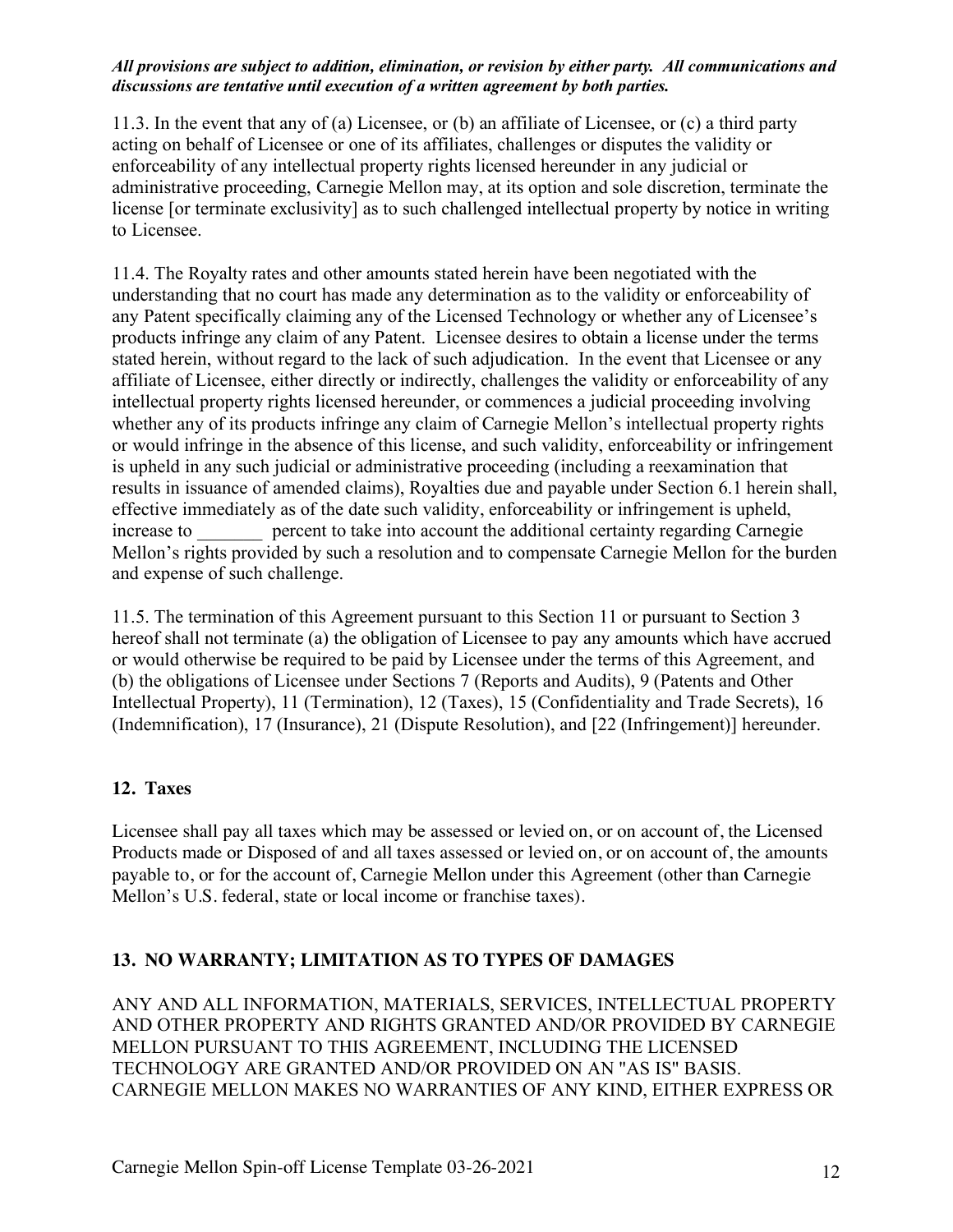IMPLIED, AS TO ANY MATTER, AND ALL SUCH WARRANTIES, INCLUDING WARRANTIES OF MERCHANTABILITY AND FITNESS FOR A PARTICULAR PURPOSE, ARE EXPRESSLY DISCLAIMED. WITHOUT LIMITING THE GENERALITY OF THE FOREGOING, CARNEGIE MELLON DOES NOT MAKE ANY WARRANTY OF ANY KIND RELATING TO EXCLUSIVITY, INFORMATIONAL CONTENT, ERROR-FREE OPERATION, RESULTS TO BE OBTAINED FROM USE, FREEDOM FROM PATENT, TRADEMARK AND COPYRIGHT INFRINGEMENT AND/OR FREEDOM FROM THEFT OF TRADE SECRETS. LICENSEE IS PROHIBITED FROM MAKING ANY EXPRESS OR IMPLIED WARRANTY TO ANY THIRD PARTY ON BEHALF OF CARNEGIE MELLON RELATING TO ANY MATTER, INCLUDING THE APPLICATION OF OR THE RESULTS TO BE OBTAINED FROM THE INFORMATION, MATERIALS, SERVICES, INTELLECTUAL PROPERTY OR OTHER PROPERTY OR RIGHTS, INCLUDING THE LICENSED TECHNOLOGY GRANTED AND/OR PROVIDED BY CARNEGIE MELLON PURSUANT TO THIS AGREEMENT

CARNEGIE MELLON SHALL NOT BE LIABLE TO LICENSEE OR ANY THIRD PARTY FOR ANY REASON WHATSOEVER ARISING OUT OF OR RELATING TO THIS AGREEMENT (INCLUDING ANY BREACH OF THIS AGREEMENT) FOR LOSS OF PROFITS OR FOR INCIDENTAL, INDIRECT, SPECIAL OR CONSEQUENTIAL DAMAGES, EVEN IF CARNEGIE MELLON HAS BEEN ADVISED OF THE POSSIBILITY OF SUCH DAMAGES OR HAS OR GAINS KNOWLEDGE OF THE EXISTENCE OF SUCH DAMAGES.

## **14. Costs**

All costs and expenses incurred by Licensee in carrying out Licensee's obligations under this Agreement shall be paid by Licensee, and Licensee shall not be entitled to reimbursement from Royalties hereunder or otherwise therefor from Carnegie Mellon. Licensee shall possess or obtain at its own expense all necessary licenses and permits and shall comply with all laws, ordinances, rules or regulations affecting the exportation or Disposition of Licensed Products, Licensed Technology and/or Derivatives.

## **15. Confidentiality and Trade Secrets**

15.1. **"Confidential Information"** shall mean any information relating to the Licensed Technology, the terms of this Agreement (as from time to time amended), Patents, copyrights, algorithms, and software covered by this Agreement or information disclosed to Licensee in the manner set forth hereinafter. All such information shall be Confidential Information, including information disclosed to Licensee prior to the Effective Date, unless such information (a) was already in Licensee's possession prior to the disclosure thereof by Carnegie Mellon as provided in subsection 15.1(1) hereof, (b) has been published or is published hereafter, unless such publication is a breach of this Agreement, (c) is received by Licensee from a third party not under an obligation of confidentiality with respect thereto, or (d) is independently developed by Licensee.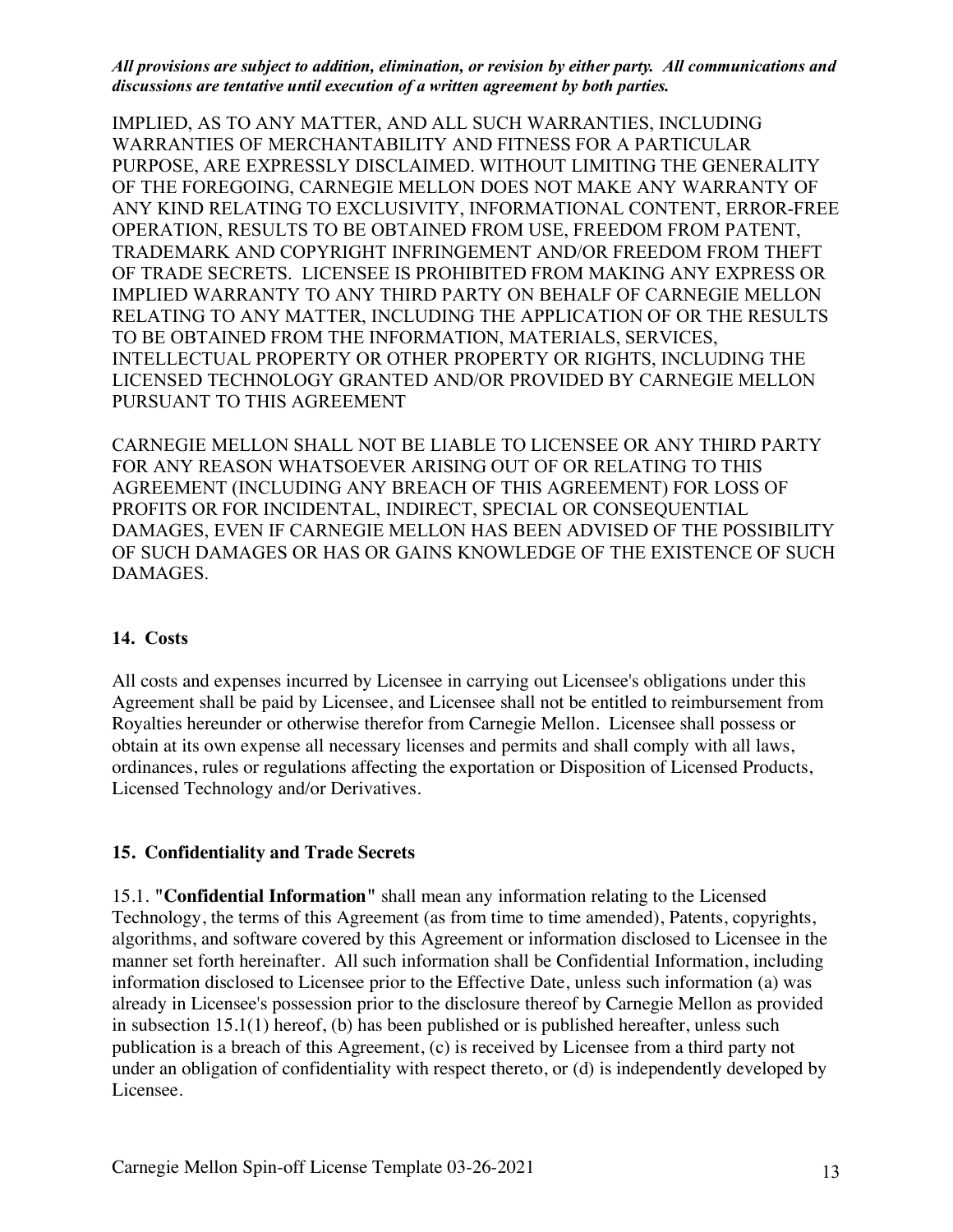(1) In the event that such information shall be established to have been known to Licensee prior to the disclosure thereof by Carnegie Mellon by reference to any publication thereof by Licensee or by reference to any internal writing or other business record maintained by Licensee in the ordinary course of business, such information shall not be deemed to be Confidential Information for purposes of this Agreement following notification to Carnegie Mellon of such fact.

(2) With respect to any information not related to the Licensed Technology which is sought by Carnegie Mellon to be Confidential Information subject to this Agreement, Carnegie Mellon shall mark such information as "Confidential" prior to disclosing it to Licensee.

(3) With respect to any oral communication not related to the Licensed Technology which is deemed by Carnegie Mellon to be Confidential Information subject to this Agreement, Carnegie Mellon shall notify Licensee of such fact and within thirty (30) days thereafter Carnegie Mellon shall send a memorandum to Licensee outlining the information deemed to be Confidential Information.

15.2. Licensee shall maintain in confidence and shall not disclose to any person not a party hereto, nor shall Licensee use or exploit in any way without Carnegie Mellon's written agreement, any Confidential Information until three (3) years after the later of the date of termination of this Agreement or the end of the term of the last to expire Patent, unless such information ceases to be Confidential Information prior to the end of such period through no fault of Licensee or Licensee and Carnegie Mellon enter into an agreement authorizing same.

15.3. Licensee shall exercise all reasonable precautions to prevent the disclosure of Confidential Information by its employees or representatives, and in any event shall maintain with respect to such Confidential Information a standard of care which is no less than that standard which Licensee maintains to prevent the disclosure of its own confidential information but no less than a reasonable standard of care.

15.4. Upon termination of this Agreement, Licensee agrees to return at once to Carnegie Mellon, without copying, all originals and copies of all materials (other than this Agreement) containing any Confidential Information.

## **16. Indemnification**

Licensee shall defend, indemnify, and hold harmless Carnegie Mellon and its trustees, officers, employees, attorneys and agents from and against any liability, damage, loss or expense (including attorneys' fees and expenses) incurred by or imposed upon any of Carnegie Mellon and/or its trustees, officers, employees, attorneys and agents in connection with any claim, suit, action or demand arising out of or relating to any exercise of any right or license granted or provided to Licensee or any failure to perform any obligation of Licensee under this Agreement, including any Disposition of Licensed Product(s), under any theory of liability (including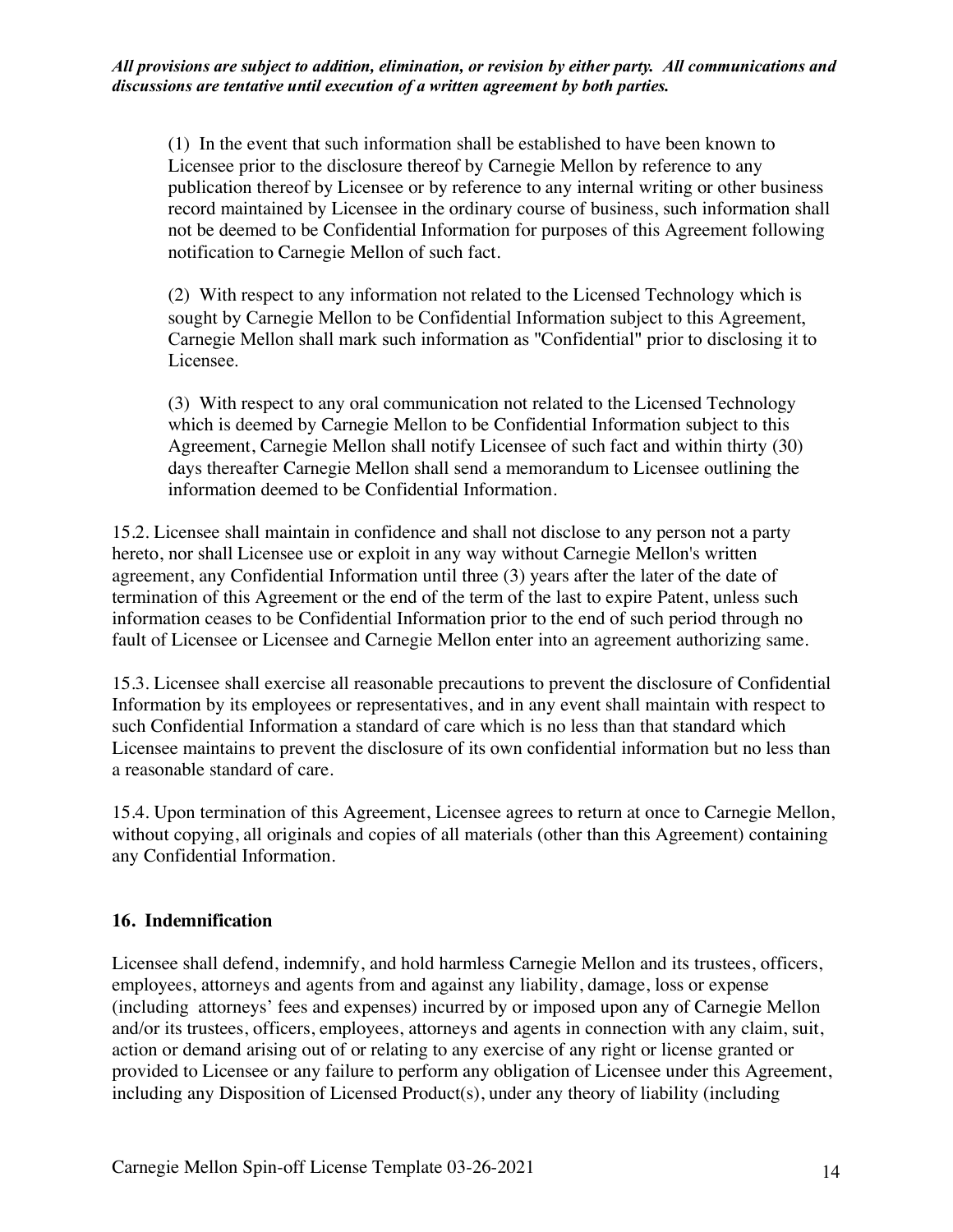without limitation, actions in the form of tort, warranty, or strict liability, or violation of any law, and regardless of whether such action has any factual basis).

# **17. Insurance**

Licensee shall, at its own expense, obtain and maintain throughout the term of this Agreement, commercial general liability insurance with a limit of not less than  $\langle \langle one \rangle$  million  $\rangle > \text{U.S.}$ Dollars (\$ U.S. *<<1,000,000>>*) per occurrence and *<<two million>>* U.S. Dollars (\$ U.S. *<<2,000,000>>*) aggregate for products liability and completed operations from an insurance company(ies) having a financial rating from AM Best or similar rating service of at least an "A-". Carnegie Mellon shall be identified and named as an additional insured on such insurance policy(ies). Licensee agrees to provide Carnegie Mellon with evidence of such insurance upon the execution of this Agreement (and thereafter from time to time as Carnegie Mellon may request).

## **18. No Acquiescence**

No acquiescence in any breach of this Agreement by either party shall operate to excuse any subsequent or prior breach.

## **19. Entire Agreement**

This Agreement supersedes all previous agreements relating to the subject matter hereof, whether oral or in a writing, and constitutes the entire agreement of the parties hereto relating to the subject matter hereof and may not be amended or altered in any respect except in a writing executed by the parties.

## **20. Governing Law**

This Agreement shall be governed by, and construed and enforced in accordance with, the laws of the Commonwealth of Pennsylvania, without regard to conflict of law principles in that or any other jurisdiction.

# **21. Dispute Resolution**

All claims and/or controversies of every kind and nature arising out of or relating to this Agreement, including any questions concerning its existence, negotiation, validity, meaning, performance, non-performance, breach, continuance or termination shall be settled (a) at Carnegie Mellon's election, by binding arbitration administered by the American Arbitration Association ("AAA") in accordance with its Commercial Arbitration Rules and, in such case (i) the arbitration proceedings shall be conducted before a panel of three arbitrators, with each party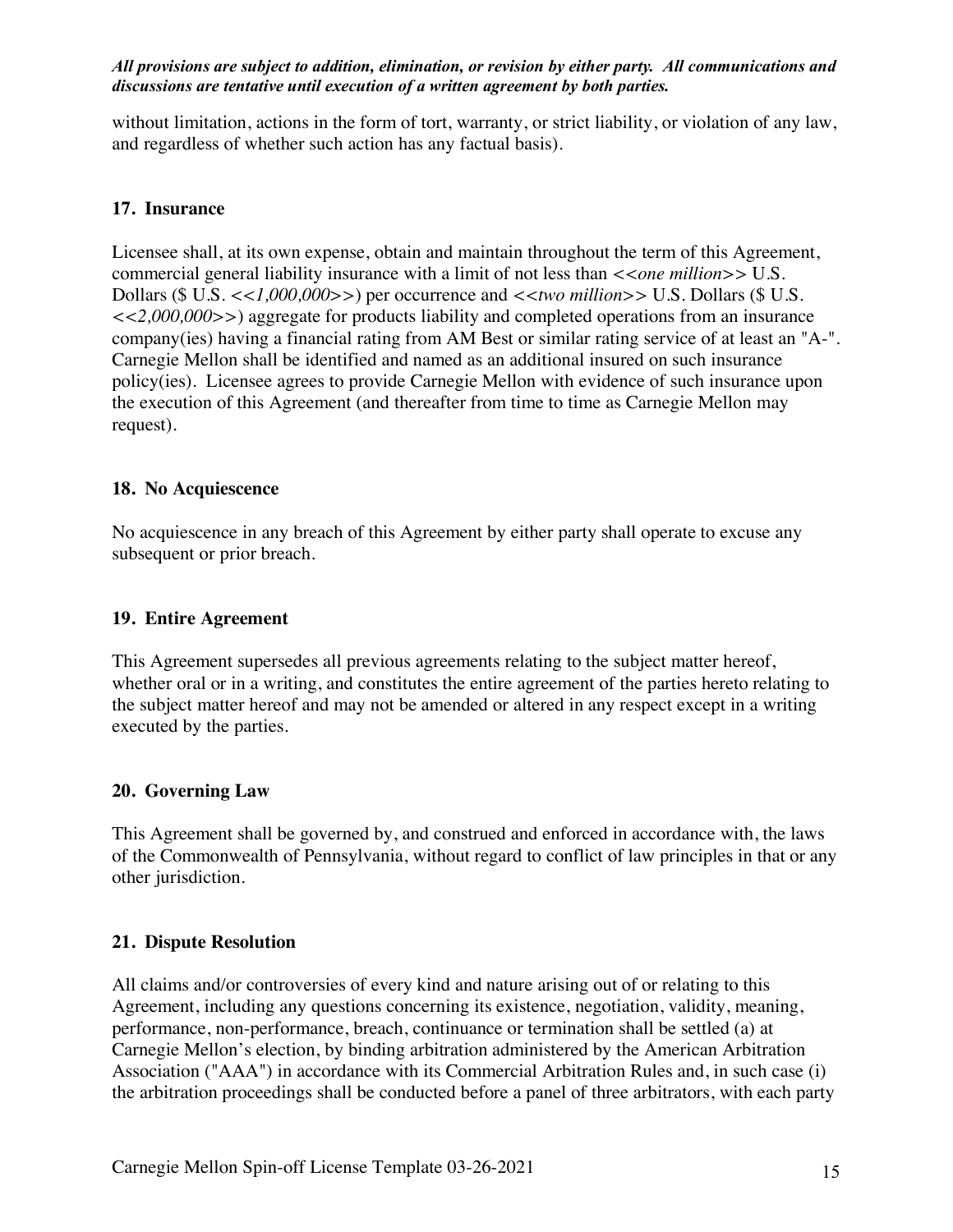selecting one disinterested arbitrator from a list submitted by the AAA and the two disinterested arbitrators selecting a third arbitrator from the list, (ii) each party shall bear its own cost of arbitration, (iii) all arbitration hearings shall be conducted in Allegheny County, Pennsylvania, and (iv) the provisions hereof shall be a complete defense to any suit, action or proceeding instituted in any federal, state or local court of before any administrative tribunal with respect to any claim or controversy arising out of or relating to this Agreement and which is arbitrable as provided in this Agreement, provided that either party may seek injunctive relief in a court of law or equity to assert, protect or enforce its rights in any intellectual property and/or confidential or proprietary information as described in this Agreement, or (b) in the event that Carnegie Mellon does not elect binding arbitration as permitted in point (a) above, exclusively in the U.S. District Court for the Western District of Pennsylvania or, if such Court does not have jurisdiction, in any court of general jurisdiction in Allegheny County, Pennsylvania and each party consents to the exclusive jurisdiction of any such courts and waives any objection which such party may have to the laying of venue in any such courts.

## **22. Infringement**

22.1. So long as Licensee remains the exclusive licensee of any of the Patents in the Field of Use, Licensee shall have the right during the term of this Agreement to commence an action for infringement of any of those Patents against any third party for any infringement occurring within the Field of Use, provided that Licensee shall provide Carnegie Mellon sixty (60) days' prior written notice of such infringement and of Licensee's intent to file such action. Carnegie Mellon shall have the right at its own expense (subject to being reimbursed from any settlement amount or proceeds as provided herein) to appear in such action by counsel of its own selection. If required by the jurisdictional laws of the forum that any such action be prosecuted in the name of the owner of the Patent or that Carnegie Mellon be joined as a party-plaintiff, Carnegie Mellon may voluntarily appear; provided that Licensee shall hold Carnegie Mellon harmless from, and indemnify Carnegie Mellon against any liability, damage, loss, or expense that Carnegie Mellon suffers or incurs, including Carnegie Mellon's attorneys' fees and expenses, in connection with, in consequence of or resulting from any participation or involvement in such action.

All liability, damage, loss, or expense suffered or incurred by Carnegie Mellon in accordance with the preceding sentence, including reasonable compensation for the time of any Carnegie Mellon personnel, shall be paid by Licensee as the same as incurred by Carnegie Mellon. Settlement of any action brought by Licensee shall require the consent of Carnegie Mellon and any settlement amount or recovery for damages shall be applied as follows: (a) first, to reimburse the parties for their unreimbursed expenses in connection with the litigation; and (b) second, Carnegie Mellon shall receive compensation for unreimbursed time of any Carnegie Mellon personnel involved in the action; and (c) third, Carnegie Mellon shall receive the following percentage of the monies remaining: ten percent (10%).

22.2. In the event that Licensee is unsuccessful in persuading an alleged infringer to desist or fails to initiate any infringement action contemplated by Section 22.1 within a reasonable time after Licensee first becomes aware of the basis for such action, Carnegie Mellon shall have the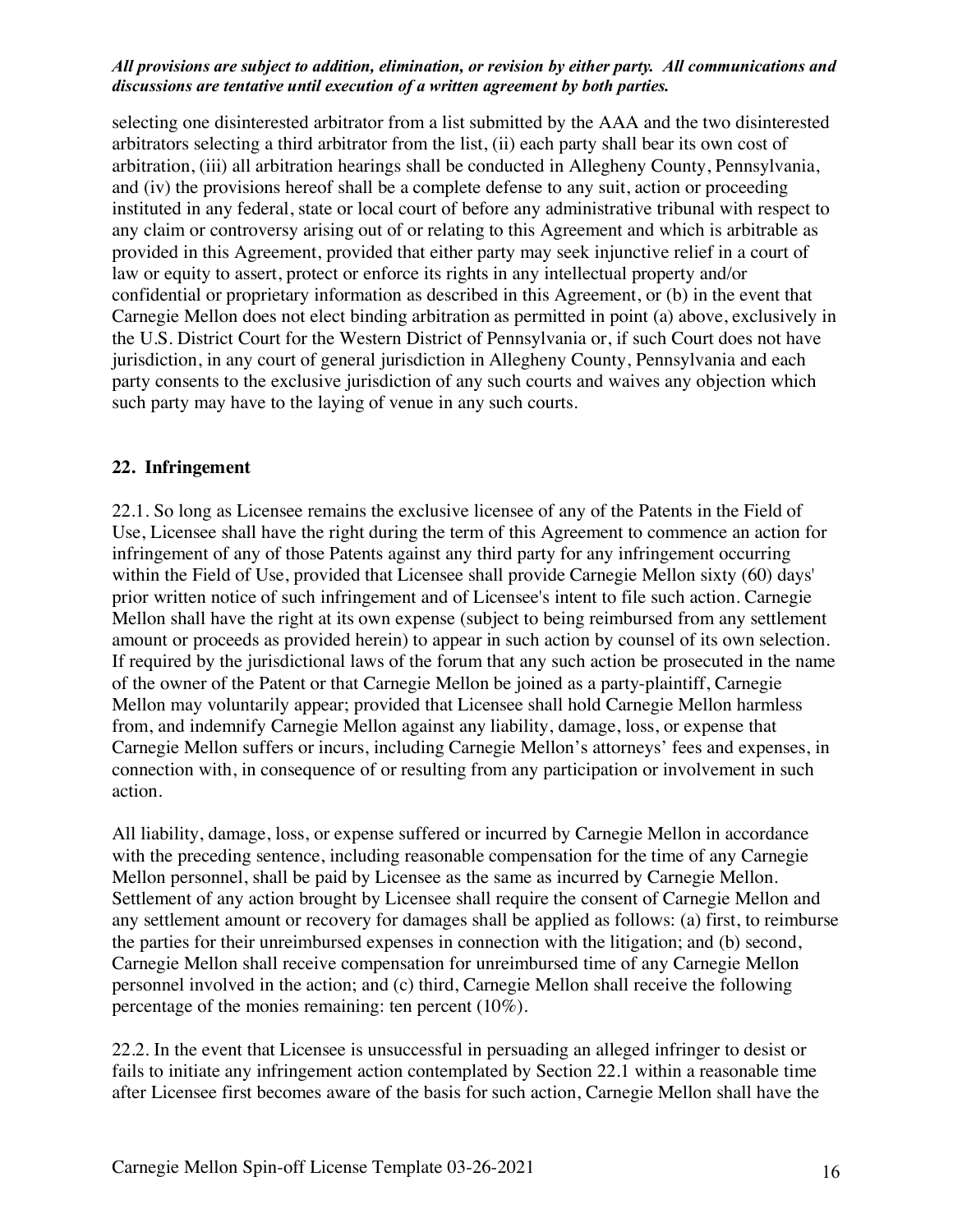right, in its sole discretion, to prosecute such infringement action at its sole expense, and any settlement amount or recovery shall belong to Carnegie Mellon.

22.3. Notwithstanding the pendency of any infringement (or other) claim or action by or against Licensee, Licensee shall have no right to terminate or suspend (or escrow) payment of any amounts required to be paid to Carnegie Mellon pursuant to this Agreement.

## **23. Notices**

Any notice under any of the provisions of this Agreement shall be deemed given when (a) personally delivered, or (b) sent prepaid by nationally recognized overnight carrier, or (c) deposited in the mail, postage prepaid, registered or certified first class mail, and in the case of (b) or (c), when addressed to the applicable party at the address stated on the signature page hereof, or such other address as such party shall specify for itself by like notice to other party. Each party shall in the case of (b) or (c), transmit to the other a facsimile copy or an electronic mail copy of each such notice promptly after sending same by nationally recognized overnight carrier or depositing same in the mail, as applicable.

## **24. Assignment**

Licensee shall not assign or transfer this Agreement or any interest herein without the prior written consent of Carnegie Mellon.

### **25. Headings**

The section headings contained in this Agreement are set forth for the convenience of the parties only, do not form a part of this Agreement and are not to be considered a part hereof for the purpose of construction or interpretation hereof, or otherwise.

### **26. Severability**

If any provision of this Agreement or portion thereof is determined by a court of competent jurisdiction, or declared under any law, rule or regulation of any government having jurisdiction over the parties hereto, to be invalid, illegal or otherwise unenforceable, then such provision will, to the extent permitted by the court or government not be voided but will instead be construed to give effect to its intent to the maximum extent permissible under applicable law and the remainder of this Agreement will remain in full force and effect according to its terms.

(The balance of this page is intentionally left blank).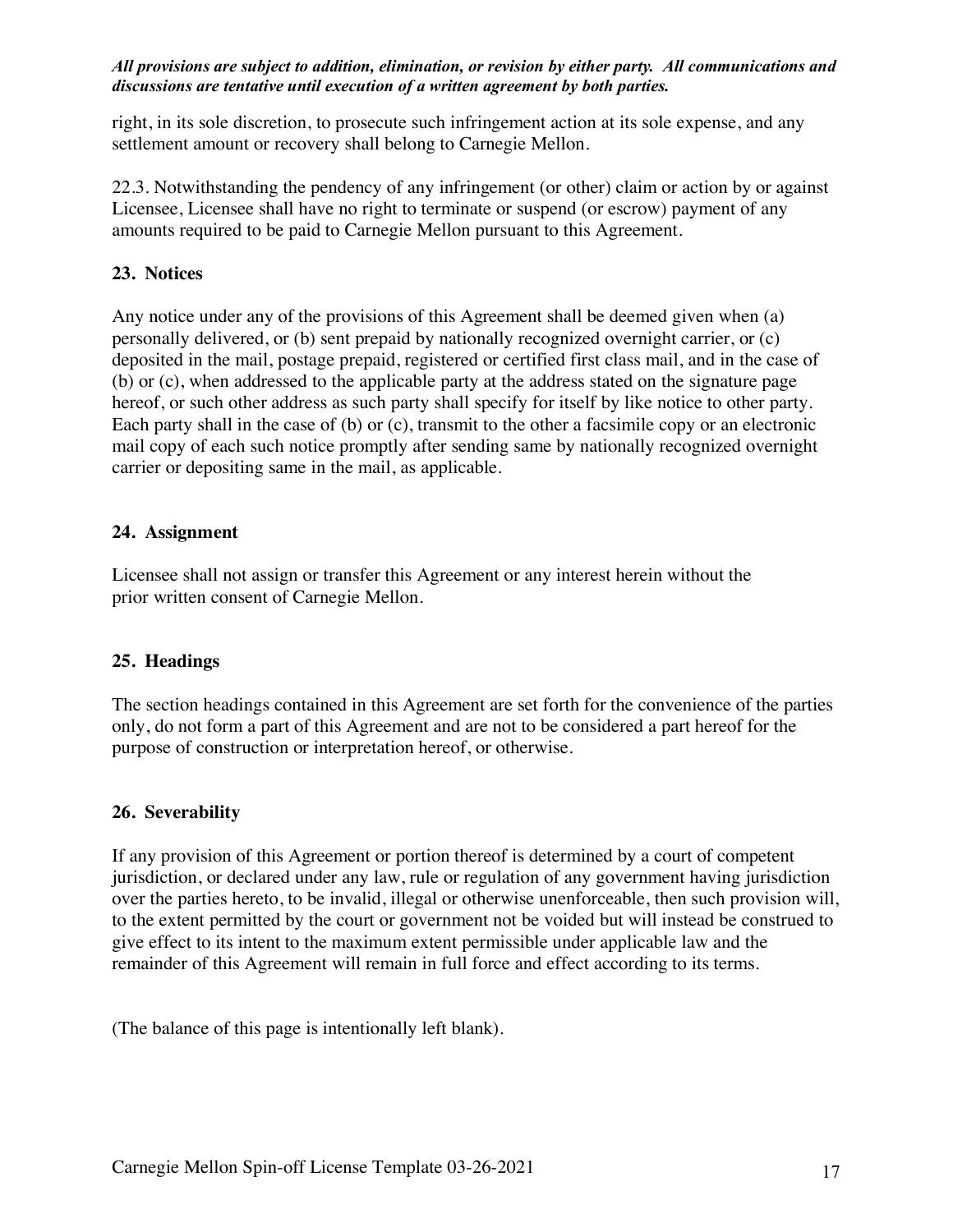The parties hereto have caused this Agreement to be executed by their duly authorized representatives in duplicate counterparts, each of which shall be deemed to constitute an original, effective as of the Effective Date.

## **Carnegie Mellon University**

 $\mathbf{By:}$ 

Robert A. Wooldridge Associate Vice President

Date: \_\_\_\_\_\_\_\_\_\_\_\_\_\_\_\_\_\_\_\_\_\_

Address for Notices:

Carnegie Mellon University 4615 Forbes Avenue, Suite 302 Pittsburgh, PA 15213 Attention: Associate Vice President for Technology Transfer and Enterprise Creation Email: innovation@cmu.edu Facsimile: 412-268-7395

## **<Company>**

By \_\_\_\_\_\_\_\_\_\_\_\_\_\_\_\_\_\_\_\_\_\_\_\_\_\_\_\_\_\_\_\_  $\le$ name $>$ 

Date:

Address for Notices:

Attention: Email: Facsimile: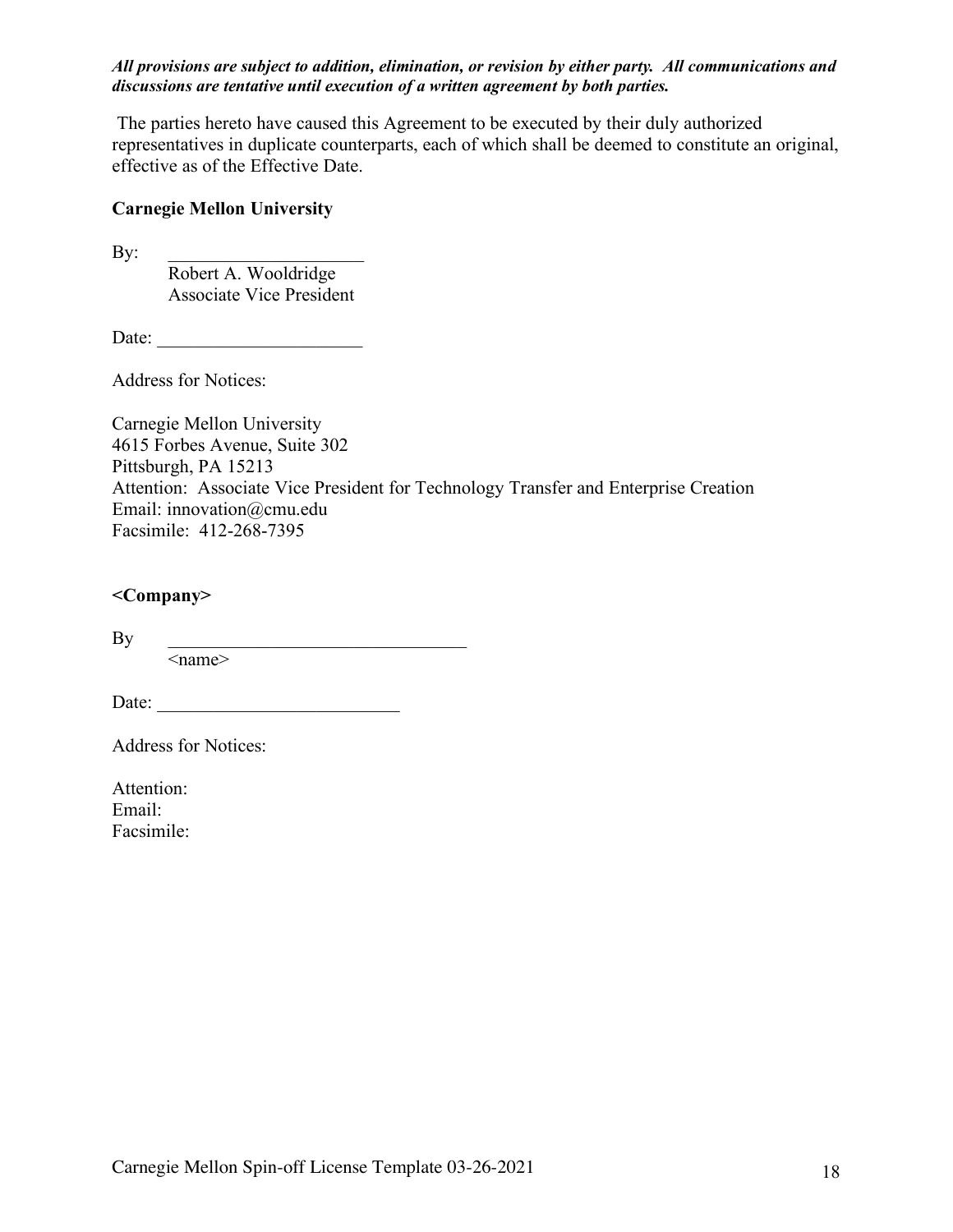## **Attachment A**

# **Description of Licensed Technology**

The invention entitled "xxx" and the related documentation, if any, disclosed on <DATE> and bearing Carnegie Mellon File #xxx on an "as is" basis on the Effective Date.

*Patent Title: Inventors:*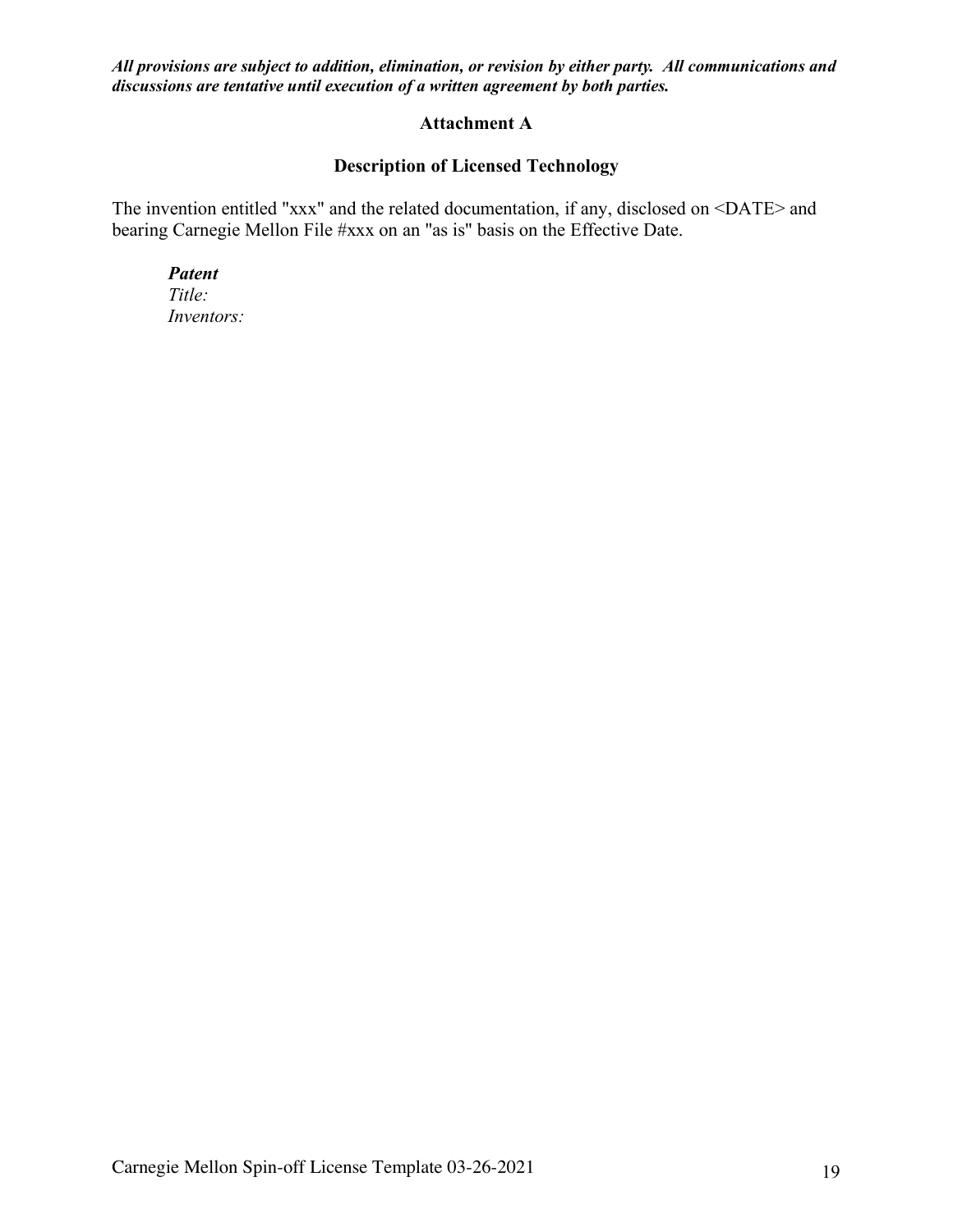### **Attachment B**

## **Assignment Agreement**

Name of Invention: \_\_\_\_\_\_\_\_\_\_\_\_\_\_\_ Carnegie Mellon File: \_\_\_\_\_\_\_\_\_\_\_

The undersigned, while an employee of Carnegie Mellon University ("Carnegie Mellon"), was a creator of technology currently licensed by Carnegie Mellon to <Company> ("Licensee"). The undersigned creator is or intends to become a Owner (other than through distribution of Shares received by Carnegie Mellon or purchase of Shares after a public offering or the sale of substantially all of the assets of Licensee to a third party), full-time employee, fulltime consultant, or full-time subcontractor of or to Licensee (in the period two years after the Effective Date of the License Agreement). Accordingly, pursuant to the terms of the License Agreement between Carnegie Mellon and Licensee, the undersigned creator assigns to Carnegie Mellon the right to receive any and all proceeds from the License Agreement between Carnegie Mellon and Licensee that would otherwise be distributable to the undersigned creator under Carnegie Mellon University's Intellectual Property Policy and which are not yet in the possession of the undersigned creator, including, but not limited to, any royalties and any stock currently being held by or received in the future by Carnegie Mellon, whether for the undersigned creator's account or Carnegie Mellon's own account.

This document is executed with the intent to be legally bound hereby.

| Creator:         | Carnegie Mellon University                                     |
|------------------|----------------------------------------------------------------|
| Name (print)     | By:<br>Robert A. Wooldridge<br><b>Associate Vice President</b> |
| Name (signature) | Date                                                           |

Date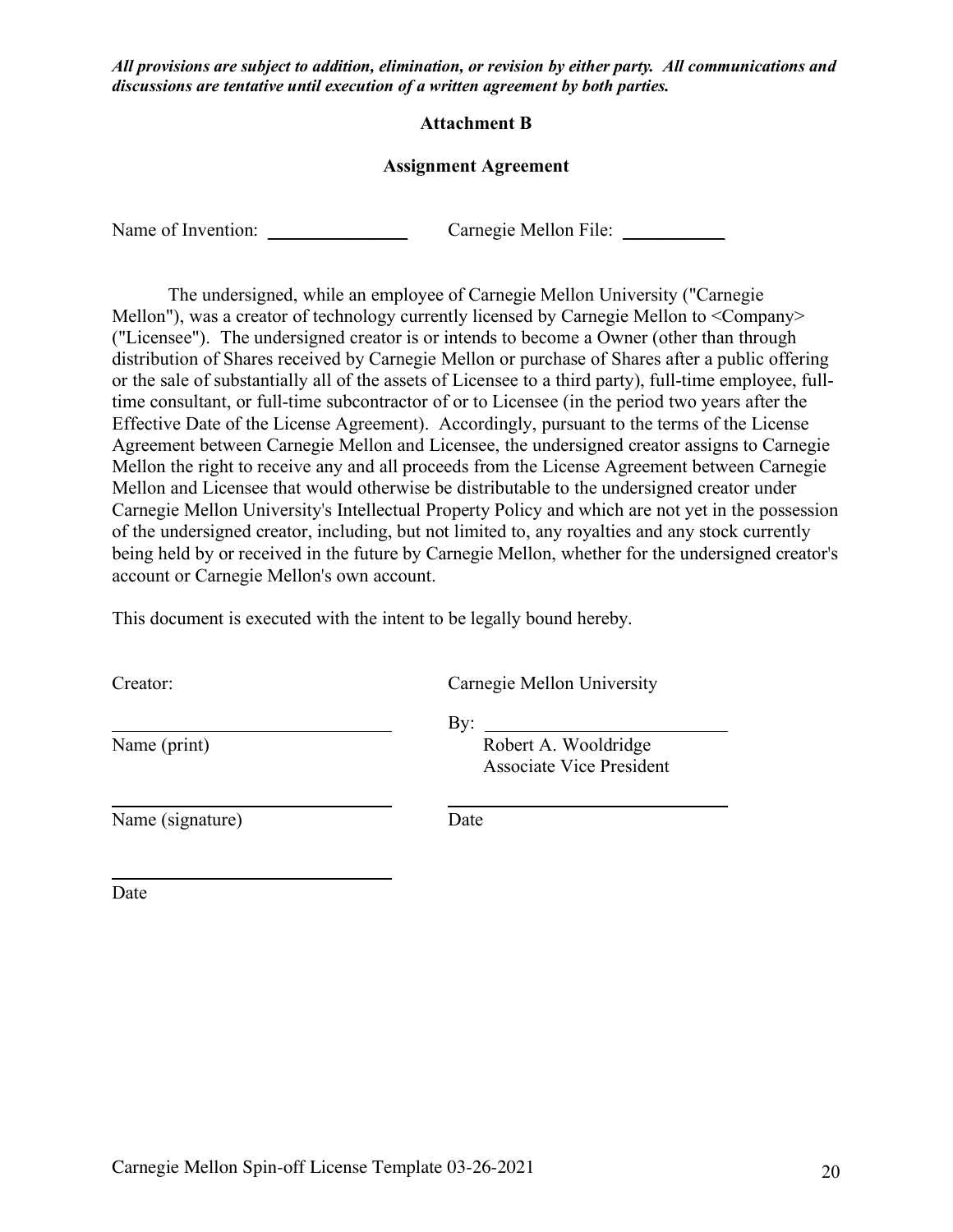#### **Attachment C**

**The securities represented by this certificate have not been registered under the Securities Act of 1933, as amended. These securities have been acquired for investment and not with a view to distribution, and may not be sold, transferred, pledged or hypothecated in the absence of an effective registration statement for such securities under the Securities Act of 1933, as amended, or an opinion of counsel delivered to the Company that registration is not required under such Act.**

#### **[COMPANY NAME]**

#### **WARRANT CERTIFICATE**

Dated as of

#### **Warrant to Purchase Equity Interest**

#### Section 1. Grant of Warrant.

corporation (the "Company"), hereby certifies that, for value received, **CARNEGIE MELLON UNIVERSITY** ("Carnegie Mellon") is entitled to purchase, at an aggregate exercise price of \$10.00 (the "Exercise Price") for all Shares evidenced by this Warrant, during the Exercise Period (defined below) up to that number of Shares (as that term is defined in the License (as defined herein)) of the Company ("Equity Interest") subject to adjustment as herein provided (as so adjusted from time to time, the "Warrant Shares") that would constitute, when issued and when added to the Shares issued to Carnegie Mellon on pursuant to Section of the License (as defined in Section 3(b)), percent  $(\frac{\%}{\%})$  of the outstanding Shares of the Company on a fully-diluted basis, that is, treating as outstanding for this purpose all Shares issuable upon exercise or conversion of outstanding warrant, options, purchase rights or convertible securities (whether or not exercisable or convertible as of the date hereof), and treating as Equity Interest for this purpose all equity securities of any series or class, all subject to the terms and conditions set forth herein.

**Section 2. Registration.** The Company shall register this Warrant, upon records to be maintained by the Company for that purpose, in the name of the record holder of this Warrant from time to time. The Company may deem and treat the registered holder of each Warrant as the absolute owner thereof for the purpose of any exercise thereof or any distribution to the holder thereof, and for all other purposes, and the Company shall not be affected by any notice to the contrary.

#### **Section 3. Registration of Transfers and Exchanges.**

(a) *General*. The Company shall register the transfer of any Warrant upon records to be maintained by the Company for that purpose, upon surrender of this Warrant Certificate, with the Form of Assignment attached hereto duly filled in and signed, to the Company at the office specified in or pursuant to Section 4(c). Upon any such registration of transfer, a new Warrant Certificate, in substantially the form of this Warrant Certificate, evidencing the Warrant so transferred shall be issued to the transferee and a new Warrant Certificate, in similar form, evidencing the remaining Warrant not so transferred, if any, shall be issued to the then registered holder thereof.

(b) *Warrant Exchangeable for Different Denominations*. This Warrant Certificate is exchangeable, upon the surrender hereof by the holder hereof at the office of the Company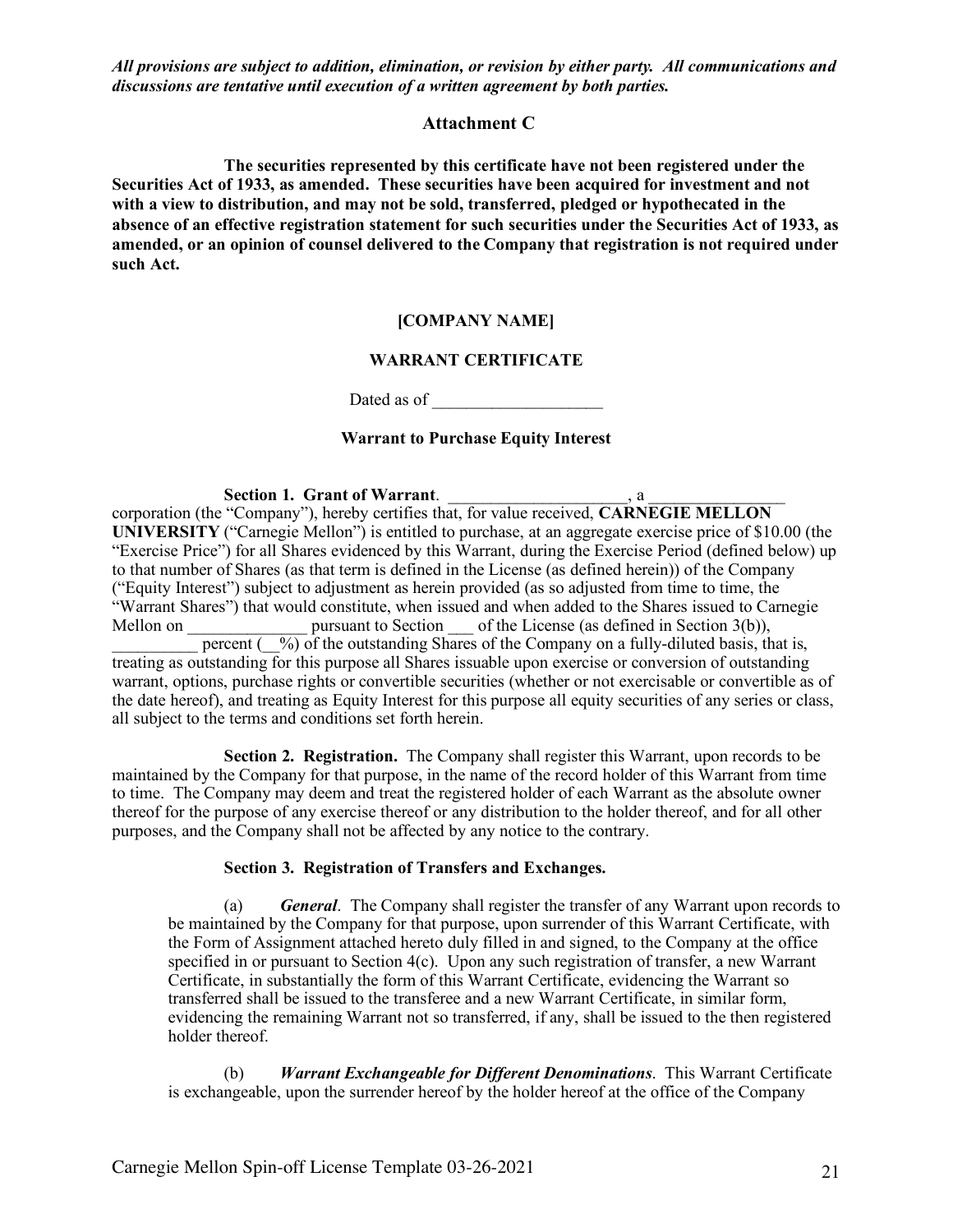specified in or pursuant to Section 4(c), for new Warrant Certificates, in substantially the form of this Warrant Certificate, evidencing in the aggregate the right to purchase the number of Warrant Shares which may then be purchased hereunder, each of such new Warrant Certificates to be dated the date of such exchange and to represent the right to purchase such number of Warrant Shares as shall be designated by said holder hereof at the time of such surrender.

#### **Section 4. Duration and Exercise of Warrant.**

(a) *Duration.* Warrant shall be exercisable by the registered holder thereof on any business day before 5:00 P.M., Pittsburgh time, on the last day of the Exercise Period (the "Expiration Date"). At 5:00 P.M., Pittsburgh time, on the Expiration Date, each Warrant not exercised prior thereto shall expire and be and become void and of no value and all rights under this Warrant Certificate, other than the rights granted with respect to Warrant Shares pursuant to Section 11, shall cease as of such time.

(b) *Exercise.* Subject to the provisions of this Warrant Certificate, the holder of each Warrant on or prior to the Expiration Date shall have the right to purchase from the Company (and the Company shall be obligated to issue and sell to such holder) at the Exercise Price the number of fully paid and non-assessable Warrant Shares up to the maximum amount described in Section 1 of this Warrant Certificate. The Warrant represented hereby is being issued to Carnegie Mellon in connection with a License Agreement dated as of  $\qquad \qquad$  (as it may be amended from time to time, the "License") between Carnegie Mellon, as licensor, and the Company, as licensee. The Warrant shall be exercisable upon the earlier of (i) the day that Licensee's cumulative capital funding [and/or receipt of cumulative Revenues] equals the sum of Two Million Dollars (U.S. \$2,000,000) or (ii) 30 days prior to any Qualified Sale (as defined in the License) or any other merger, consolidation, reorganization, combination or similar transaction in which the Owners of the Company immediately before such transaction do not continue to control at least a majority of the voting interests in the Company after such transaction. The Warrant shall continue to be exercisable for a period of 30 days following the occurrence of the applicable triggering event described in the immediately preceding sentence (the "Exercise Period"). This Warrant shall be automatically exercised in full, to the extent not previously exercised, upon the date of the consummation of a Qualified IPO (as such term is defined in the License), and the Company thereupon shall issue to the holder the Warrant Shares upon surrender of the certificates representing the Warrant and payment of the Exercise Price, and thereafter all rights under this Warrant Certificate, other than the rights granted with respect to Warrant Shares pursuant to Section 11, shall cease as of such time.

(c) *Manner of Exercise.* Upon surrender of this Warrant Certificate, with the Form of Election to Purchase attached hereto duly filled in and signed, to the Company at its office at \_\_\_\_\_\_\_\_\_\_\_\_\_\_\_\_\_\_\_\_\_\_\_\_\_\_\_\_\_\_\_\_\_\_\_\_\_\_\_\_\_\_\_\_\_\_\_\_\_, or at such other address as the

Company may specify in writing to the then registered holder of the Warrant, and upon payment of the Exercise Price, all as specified by the holder of this Warrant Certificate in the Form of Election to Purchase, the Company shall promptly issue and cause to be delivered to or upon the written order of the registered holder of such Warrant, and in such name or names as such registered holder may designate, a certificate for the Warrant Shares issued upon such exercise of such Warrant. Any person or entity so designated to be named therein shall be deemed to have become holder of record of such Warrant Shares as of the Date of Exercise of such Warrant. The "Date of Exercise" of any Warrant means the date on which the Company shall have received (i) this Warrant Certificate, with the Form of Election to Purchase attached hereto appropriately filled in and duly signed, and (ii) payment of the Exercise Price for such Warrant.

(d) *Partial Exercise.* The Warrant evidenced by this Warrant Certificate shall be exercisable during the Exercise Period, either as an entirety or for part only of the number of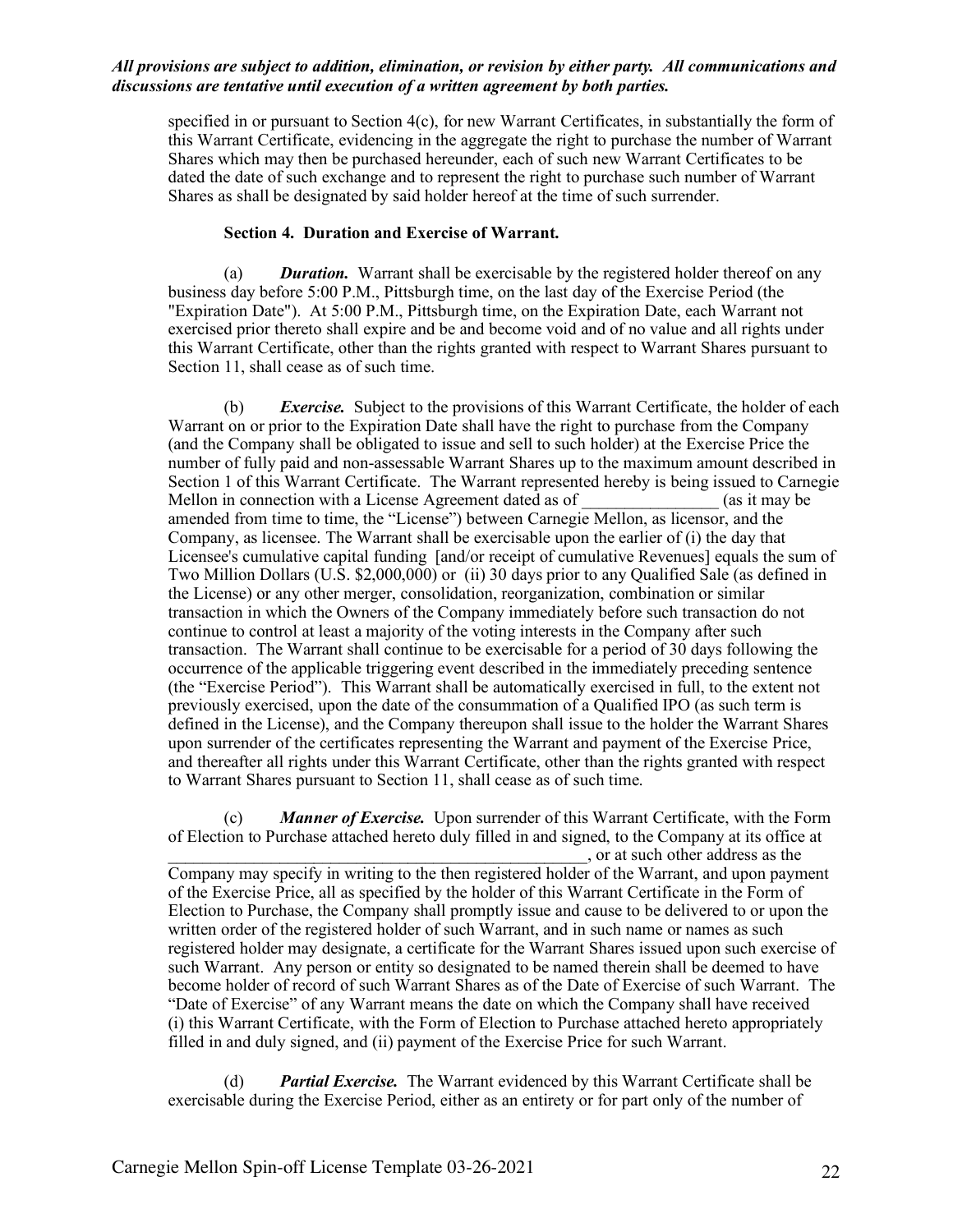Warrant Shares evidenced by this Warrant Certificate. If less than all of the Warrant Shares evidenced by this Warrant Certificate are exercised at any time during the Exercise Period, the Company shall issue, at its expense, a new Warrant Certificate, in substantially the form of this Warrant Certificate, for the remaining number of Warrant Shares evidenced by this Warrant Certificate.

**Section 5. Payment of Taxes.** The Company will pay all taxes attributable to the issuance of the Warrant and the Warrant Shares; *provided, however,* that the Company shall not be required to pay any tax in respect of the transfer of the Warrant, or the issuance or delivery of certificates for Warrant Shares or other securities in respect of the Warrant Shares upon the exercise of the Warrant, to a person or entity other than a then existing registered holder of the Warrant or an Affiliate of such registered holder. An "Affiliate" of any person or entity means any other person or entity directly or indirectly controlling, controlled by or under direct or indirect common control with such person or entity.

**Section 6. Mutilated or Missing Warrant Certificate.** If this Warrant Certificate shall be mutilated, lost, stolen or destroyed, upon request by the registered holder of the Warrant the Company will issue, in exchange for and upon cancellation of the mutilated Warrant Certificate, or in substitution for the lost, stolen or destroyed Warrant Certificate, a new Warrant Certificate, in substantially the form of this Warrant Certificate, of like tenor and representing the equivalent number of Warrant Shares, but, in the case of loss, theft or destruction, only upon receipt of evidence satisfactory to the Company of such loss, theft or destruction of this Warrant Certificate and, if requested by the Company, indemnity also satisfactory to it.

#### **Section 7. Reservation, Listing and Issuance of Warrant Shares.**

(a) *General.* Until the Expiration Date, the Company will at all times have authorized, and reserve and keep available, free from preemptive rights, for the purpose of enabling it to satisfy any obligation to issue Warrant Shares upon the exercise of the Warrant, the number of shares of Warrant Shares deliverable upon exercise of the Warrant. The Company will, at its expense, use its best efforts to cause such Warrant Shares to be listed (subject to issuance or notice of issuance of Warrant Shares) on all stock exchanges on which the Equity Interest is listed not later than the first anniversary of the License.

(b) *Status of Warrant Shares.* The Company covenants that all Warrant Shares will, upon issuance in accordance with the terms of this Warrant Certificate, be (i) duly authorized, fully paid and non-assessable, and (ii) free from all taxes with respect to the issuance thereof and from all liens, charges and security interests, in each case created by the Company.

#### **Section 8. Certain Adjustments.**

(a) *Adjustments for Consolidation, Merger, Sale of Assets, Reorganization, etc.* In case the Company (i) consolidates with or merges into any other corporation and is not the continuing or surviving corporation of such consolidation or merger, or (ii) permits any other corporation to consolidate with or merge into the Company and the Company is the continuing or surviving corporation but, in connection with such consolidation or merger, the Equity Interest is changed into or exchanged for stock or other securities of any other corporation or cash or any other assets, or (iii) transfers all or substantially all of its properties and assets to any other corporation, or (iv) effects a capital reorganization or reclassification of the capital stock of the Company in such a way that holders of Equity Interest shall be entitled to receive stock, securities, cash or assets with respect to or in exchange for Equity Interest, then, and in each such case, proper provision shall be made so that, upon the basis and upon the terms and in the manner provided in this subsection (a), the holder of this Warrant Certificate, upon the exercise of the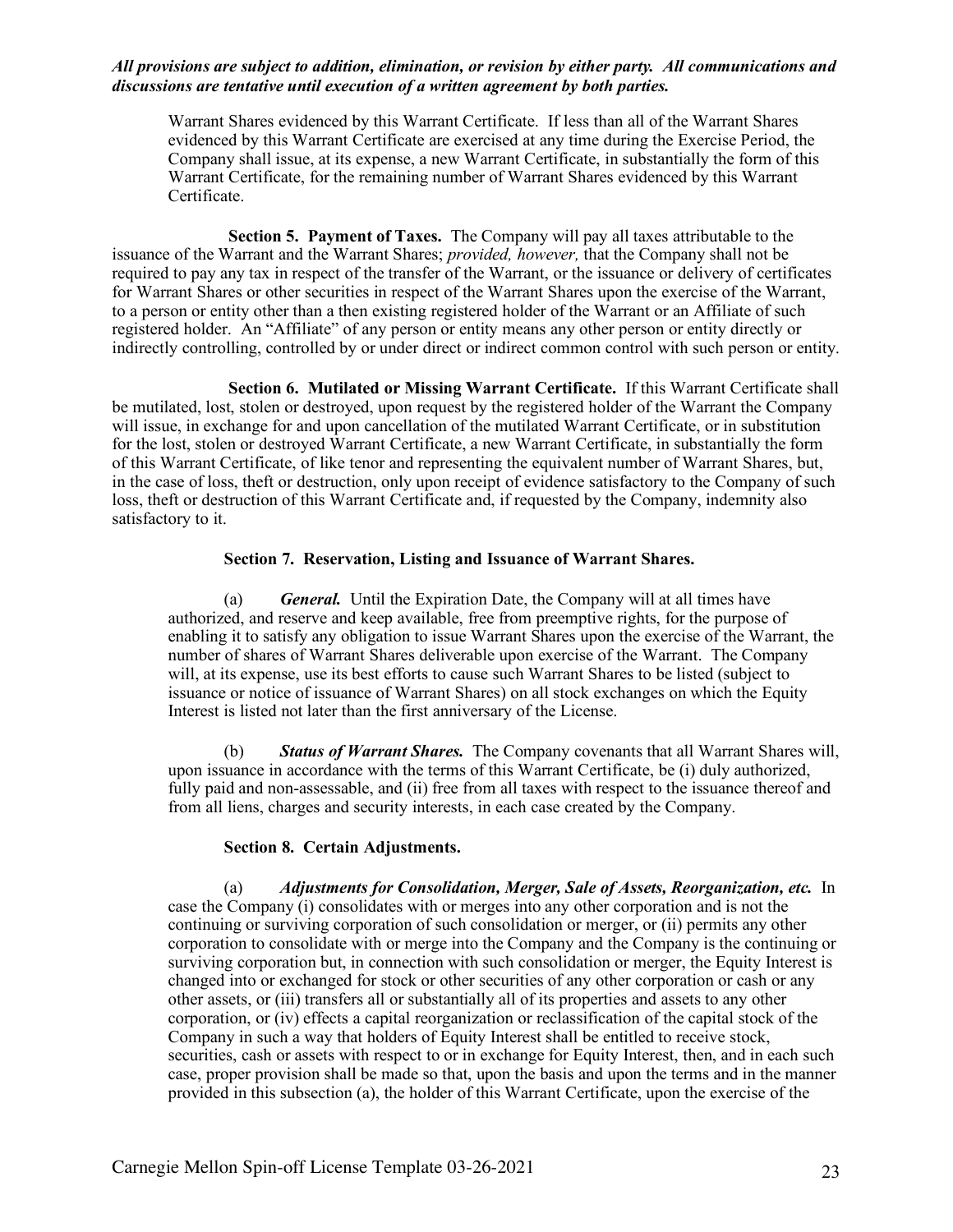Warrant at any time after the consummation of such consolidation, merger, transfer, reorganization or reclassification, shall be entitled to receive (at the aggregate Exercise Price in effect for all Shares issuable upon such exercise immediately prior to such consummation as adjusted to the time of such transaction), in lieu of Shares issuable upon such exercise prior to such consummation, the stock and other securities, cash and assets to which such holder would have been entitled upon such consummation if such holder had so exercised such Warrant immediately prior thereto (subject to adjustments subsequent to such corporate action as nearly equivalent as possible to the adjustments provided for in this Section 8).

(b) *Notices.* In case at any time:

(A) the Company shall declare any cash dividend on its Equity Interest;

(B) the Company shall pay any dividend payable in stock upon its Equity Interest or make any distribution (other than regular cash dividends) to the holders of its Equity Interest;

(C) the Company shall offer for subscription pro rata to the holders of its Equity Interest any additional shares of stock of any class or other rights;

(D) the Company shall authorize the distribution to all holders of its Equity Interest of evidences of its indebtedness or assets (other than cash dividends or cash distributions payable out of earnings or earned surplus or dividends payable in Equity Interest);

(E) there shall be any capital reorganization, or reclassification of the capital stock of the Company, or consolidation or merger of the Company with another corporation (other than a subsidiary of the Company in which the Company is the surviving or continuing corporation and no change occurs in the Company's Equity Interest), or sale of all or substantially all of its assets to, another corporation; or

(F) there shall be a voluntary or involuntary dissolution, liquidation, bankruptcy, assignment for the benefit of creditors, or winding up of the Company

then, in any one or more of said cases, the Company shall give written notice, addressed to the holder of this Warrant Certificate at the address of such holder as shown on the books of the Company, of (1) the date on which the books of the Company shall close or a record shall be taken for such dividend, distribution or subscription rights, or (2) the date (or, if not then known, a reasonable approximation thereof by the Company) on which such reorganization, reclassification, consolidation, merger, sale, dissolution, liquidation, bankruptcy, assignment for the benefit of creditors, winding up or other action, as the case may be, shall take place. Such notice shall also specify (or, if not then known, reasonably approximate) the date as of which the holders of Equity Interest of record shall participate in such dividend, distribution or subscription rights, or shall be entitled to exchange their Equity Interest for securities or other property deliverable upon such reorganization, reclassification, consolidation, merger, sale, dissolution, liquidation, bankruptcy, assignment for the benefit of creditors, winding up, or other action, as the case may be. Such written notice shall be given at least twenty days prior to the action in question and not less than twenty days prior to the record date or the date on which the Company's transfer books are closed in respect thereto.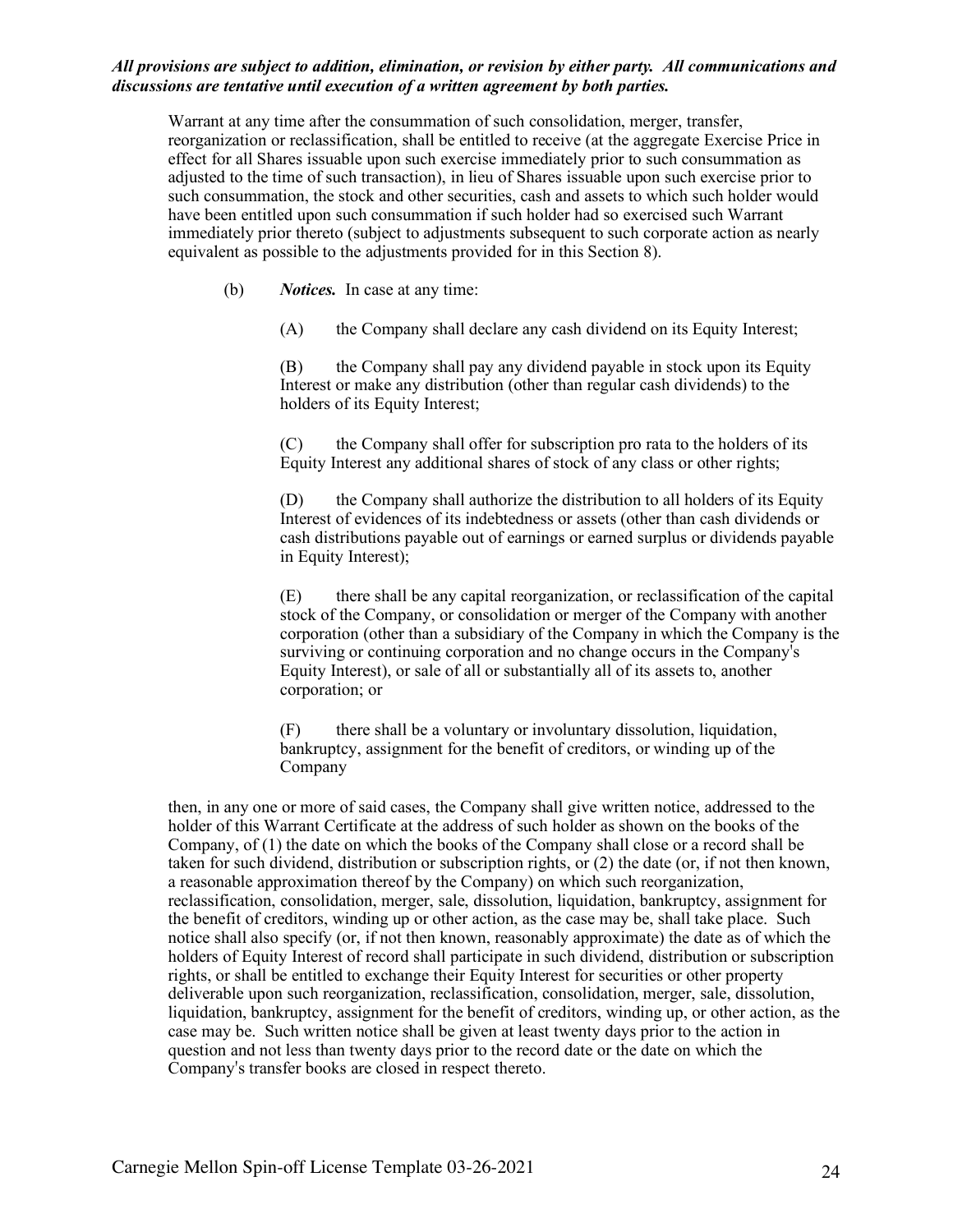(c) *Certain Events.* If any event occurs as to which the other provisions of this Section 8 are not strictly applicable but the lack of any adjustment would not fairly protect the purchase rights of the holder of this Warrant Certificate in accordance with the basic intent and principles of such provisions, or if strictly applicable would not fairly protect the purchase rights of the holder of this Warrant Certificate in accordance with the basic intent and principles of such provisions, then at the request of the holder the Company shall appoint a firm of independent certified public accountants of recognized national standing reasonably satisfactory to the holder, which shall give their opinion upon the adjustment, if any, on a basis consistent with the basic intent and principles established in the other provisions of this Section 8, necessary to preserve, without dilution, the exercise rights of the registered holder of this Warrant Certificate. Upon receipt of such opinion, the Company shall forthwith make the adjustments described therein.

**Section 9. No Rights as a Stockholder.** No holder of this Warrant Certificate, as such, shall be entitled to vote or be deemed the holder of Equity Interest or any other securities of the Company which may at any time be issuable on the exercise hereof, nor shall anything contained herein be construed to confer upon the holder of this Warrant Certificate, as such, the rights of a stockholder of the Company or the right to vote for the election of directors or upon any matter submitted to stockholders at any meeting thereof, or give or withhold consent to any corporate action or to receive notice of meetings or other actions affecting stockholders (except as provided herein), or to receive dividends or subscription rights or otherwise, until the Date of Exercise of Warrant shall have occurred.

#### **Section 10. Fractional Warrant and Fractional Warrant Shares.**

(a) *Fractional Warrant.* The Company shall not be required to issue fractions of Warrant or to distribute any Warrant Certificate which evidences a fractional Warrant, nor shall the Company be required to make any cash adjustment in respect of a fractional interest in a Warrant, but any person or entity entitled to a fractional interest in a Warrant may elect, during such period of time (not less than 20 or more than 90 days from the date such person or entity first becomes entitled to such fractional interest in a Warrant) as the Company shall determine, to purchase the additional fractional interest required to make up a full Warrant or to sell the fractional interest to which such person or entity is entitled. Such election shall be made on a form to be provided for such purpose by the Company. If such election is not made in the time prescribed by the Company, the fractional interest to which such person or entity is entitled shall be sold to a third party or retained as a treasury share. Upon any sale the Company shall promptly deliver to the holder of such fractional interest the proportional amount of the proceeds of such sale attributable to such holder's fractional interest. Such purchase or sale shall be effected in the manner set forth in subsection (c) of this Section 10 by the Company, acting as agent for the person or entity entitled to such fractional interest. For purposes of subsection (c) of this Section 10, the purchase or sale price of a fractional interest of a Warrant shall be the purchase or sale price for the Equity Interest that would, except for the provisions of this Section, be issuable upon the exercise of such fractional interest.

(b) *Fractional Warrant Shares.* The Company shall not be required to issue fractions of Warrant Shares upon exercise of the Warrant or to distribute certificates which evidence fractional Warrant Shares, nor shall the Company be required to make any cash adjustment in respect of a fractional interest in a Warrant Share, but any person or entity entitled to a fraction of a Warrant Share upon exercise of any Warrant may elect, during such period of time (not less than 20 or more than 90 days from the date such person or entity first becomes entitled to such fractional interest in a Warrant Share) as the Company shall determine, to purchase the additional fractional interest required to make up a full Warrant Share or to sell the fractional interest to which such person or entity is entitled. Such election shall be made on a form to be provided for such purpose by the Company. If such election is not made within the time prescribed by the Company, the fractional interest to which such person or entity is entitled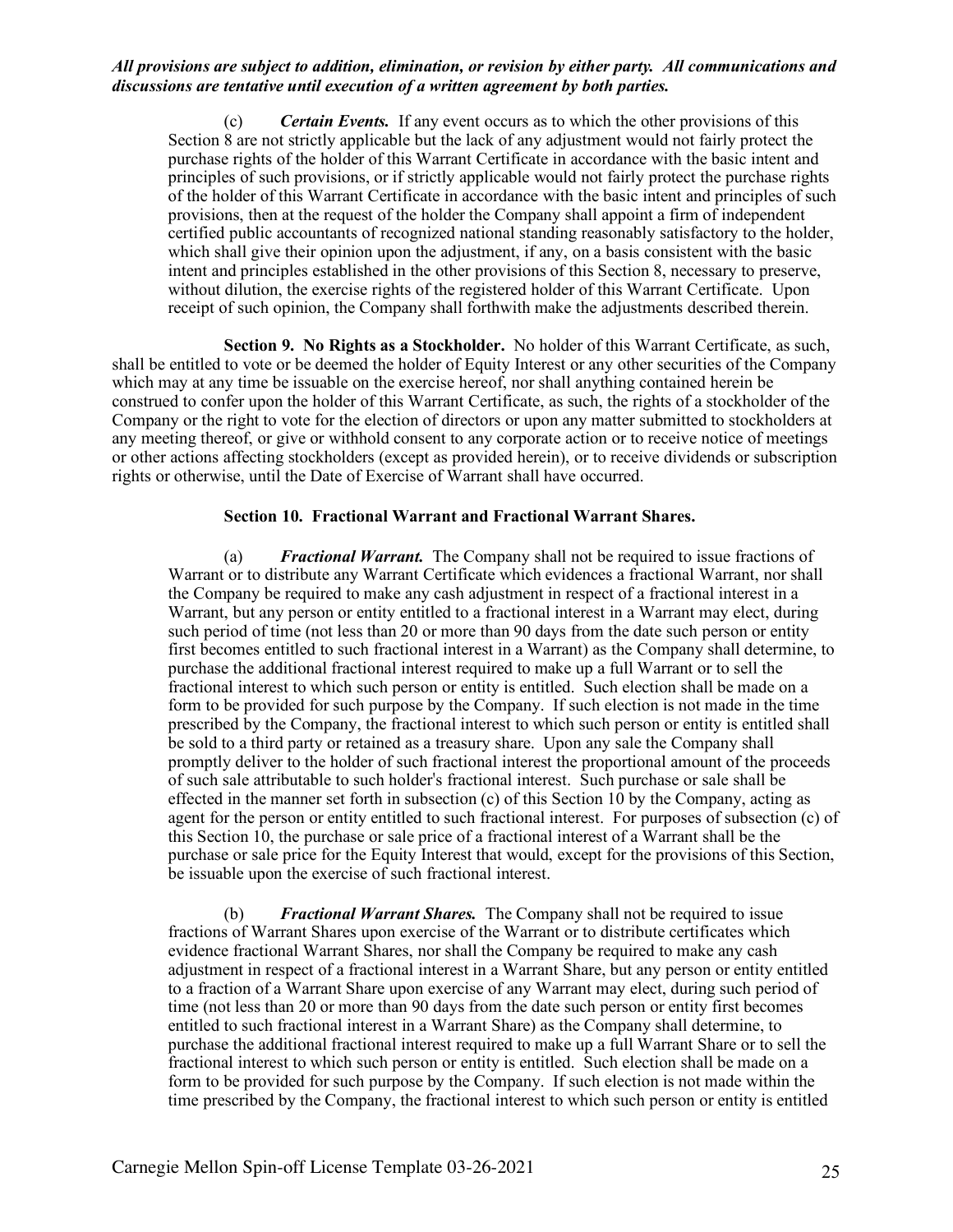will be sold to a third party or retained as a treasury share. Upon any sale the Company shall promptly deliver to the holder of such fractional interest the proportional amount of the proceeds of such sale attributable to such holder's fractional interest. Such purchase or sale shall be effected in the manner set forth in subsection  $(c)$  of this Section 10 by the Company, acting as agent for the person or entity entitled to such fractional interest.

(c) *Certain Procedures Applicable to Purchase and Sale of Fractional Interests.* The Company shall bill each person or entity entitled to a fractional interest in the Warrant or Warrant Shares for the cost of any additional fractional interest purchased by the Company as agent for such person or entity or shall remit to such person or entity the proceeds of the sale of any fractional interest sold by it as such agent. In the case of a purchase, the Company may sell the Warrant or Warrant Share to which such person or entity is entitled if payment is not received by the Company within 30 days after the mailing of such bill and, after deducting the amount of such bill and other appropriate charges, shall remit the balance, if any, to such person or entity. Fractional interests shall be non-transferable except by or to the Company acting as herein authorized. The Company may purchase or sell a fractional interest for an amount equal to the current value of such fractional interest computed on the basis of the market price of the Equity Interest on the Date of Exercise of the related Warrant. Purchases and sales of fractional interests by the Company may, in its sole discretion, be set off one against the other on the basis of the market price on the date of setoff.

#### **Section 11. Registration of Warrant and Warrant Shares.**

(a) *No Registration under Securities Act*. Neither the Warrant nor the Warrant Shares have been registered under the Securities Act of 1933, as amended (such Act, or any similar Federal statute then in effect, being the "Act"). The Warrant Shares will be marked with a legend similar to the one appearing on the Warrant Certificate. The holder of this Warrant Certificate, by acceptance hereof, represents that it is acquiring the Warrant to be issued to it for its own account and not with a view to the distribution thereof, and agrees not to sell, transfer, pledge or hypothecate any Warrant or any Warrant Shares unless a registration statement is effective for such Warrant or Warrant Shares under the Act or in the opinion of such holder's counsel (a copy of which opinion shall be delivered to the Company) such transaction is exempt from the registration requirements of the Act.

(b) *Compliance; Financial Information***.** The Company will use its best efforts to comply with the reporting requirements of Section 13 and 15(d) of the Securities Exchange Act of 1934 (whether or not it shall be required to do so pursuant to such Sections) and will use its best efforts to comply with all other public information reporting requirements of the Securities and Exchange Commission (such Commission or any successor to any or all of its functions being the "Commission") (including, without limitation, Rule 144 promulgated by the Commission under the Act) from time to time in effect and relating to the availability of an exemption from the Act for sale of restricted securities. The Company shall furnish to Carnegie Mellon financial statements and reports relating to the Company as soon as reasonably practicable following each fiscal quarter and year until such time as the Company becomes subject to the reporting requirements of the Securities Exchange Act of 1934. The Company will cooperate with the holder of this Warrant Certificate and with each holder of any Warrant Shares in supplying such information as may be necessary for any such holder to complete and file any information reporting forms presently or hereafter required by the Commission as a condition to the availability of an exemption from the Act for the sale of restricted securities.

(c) *"Piggyback" Registration.* Whenever the Company proposes to file under the Act a registration statement relating to a public offering of its Equity Interest that includes Shares held by stockholders of the Company (other than a registration statement required to be filed in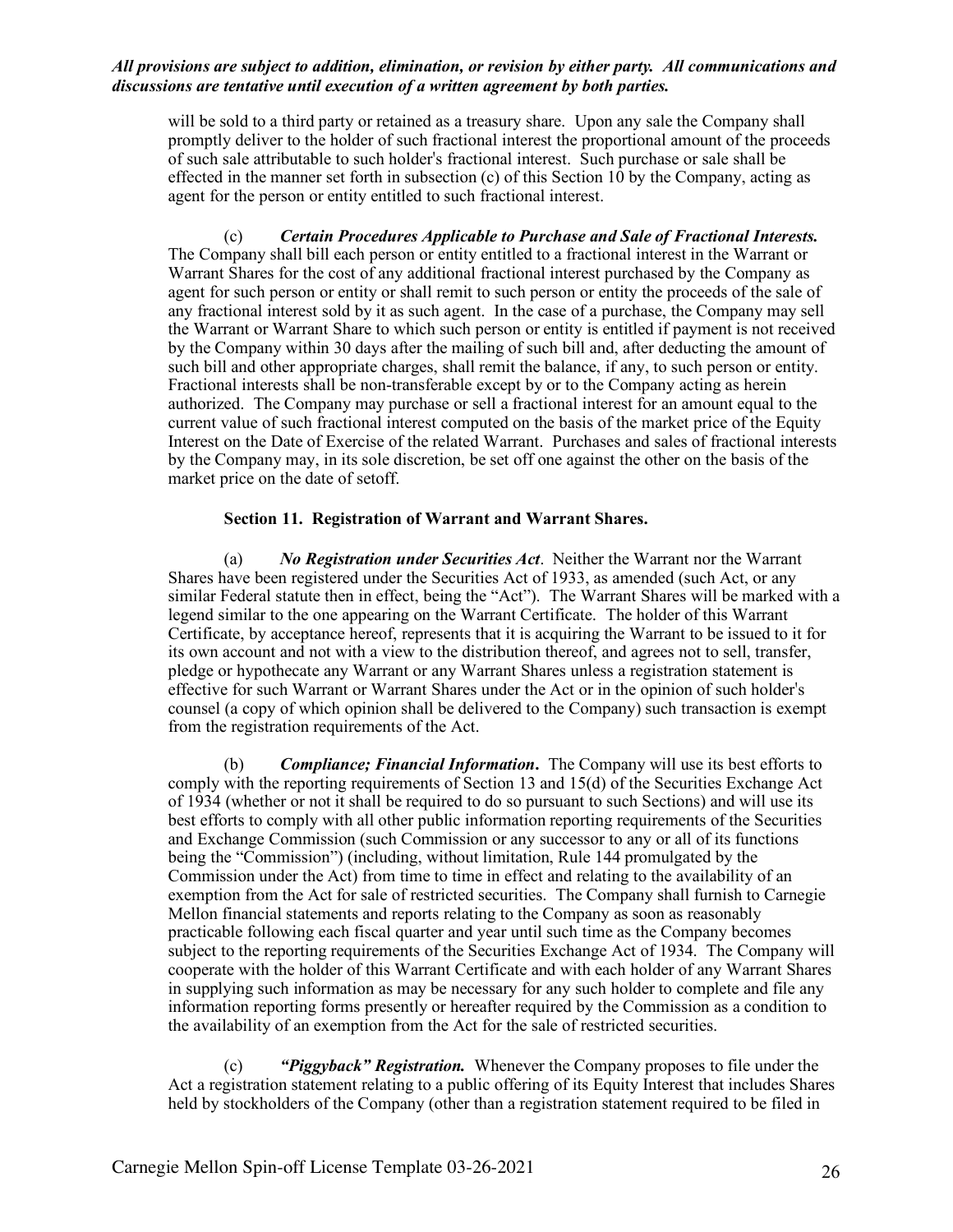respect of employee benefit plans of the Company on Form S-8 or any similar form from time to time in effect or pursuant to subsection (d) of this Section 11), the Company shall at least fifteen days prior to such filing give effective written notice of such proposed filing to the registered holder of each Warrant or Warrant Share. Upon receipt by the Company not more than fifteen days after such effective notice of a written request or written requests from one or more of such holders for registration of Warrant Shares, the Company shall include in such offering a pro rata portion of the Warrant Shares as to which such holder or holders request such inclusion, on terms and conditions comparable to those of the securities offered on behalf of the Company and the other stockholders whose shares are included in such registration.

(d) *Other Provisions Relating to Registration Rights.* In connection with any registration pursuant to this Section 11:

(i) *Duration of Effectiveness of the Registration Statement.* The Company shall not be required to maintain the effectiveness of any registration statement under subsection (c) of this Section 11 for a period in excess of six months or, in the case of any registration statement under subsection (c) of this Section 110 filed on a Form S-3 Registration Statement under the Act, for a period in excess of twelve months, or in the case of an underwritten offering, such longer period as may be required by the Act to enable the underwriters to complete such offering.

(ii) *Certain Documents to be Provided by the Company.* The Company will furnish to each holder of a Warrant or Warrant Shares (A) at least seven days prior to the filing thereof with the Commission, a copy of the registration statement in the form in which the Company proposes to file the same with the Commission and, not later than the effective date thereof, a copy of any and all amendments to such registration statement, (B) within five days of the filing thereof with the Commission, a copy of any and all post-effective amendments to such registration statement, and (C) at the request of any such holder, a reasonable number of copies of a preliminary prospectus and a final prospectus (each of which shall, as of their respective dates, comply with Section 10 of the Act and shall not, as of such dates, include an untrue statement of a material fact or omit to state a material fact required to be stated therein or necessary to make statements therein not misleading) covering the offering and sale by such holders of the Warrant Shares to be covered thereby as aforesaid.

(iii) *Stop Order.* The Company will advise each of such holders of the entry of any stop order suspending the effectiveness of such registration statement or of the initiation of any proceeding for that purpose, and, if such stop order should be entered, use its best efforts promptly to cause such stop order to be lifted or removed.

(iv) *Required Amendments and Supplements to the Registration Statement.* For such period of time (not exceeding the maximum period of time for which the Company is required to maintain the effectiveness of such registration statement) as any of such holders may be required by law to deliver a prospectus in connection with a sale of any Warrant Shares pursuant to such registration statement, if any event shall occur as a result of which it is necessary to amend or supplement the prospectus forming a part of such registration statement in order to correct an untrue statement of a material fact, or an omission to state a material fact necessary to make statements therein, in the light of the circumstances existing when such prospectus is delivered to a purchaser, not misleading or if it is necessary to amend or supplement such prospectus to comply with any law, the Company will forthwith prepare and furnish to each of such holders a reasonable number of amended or supplemented prospectuses so that statements in the prospectuses as so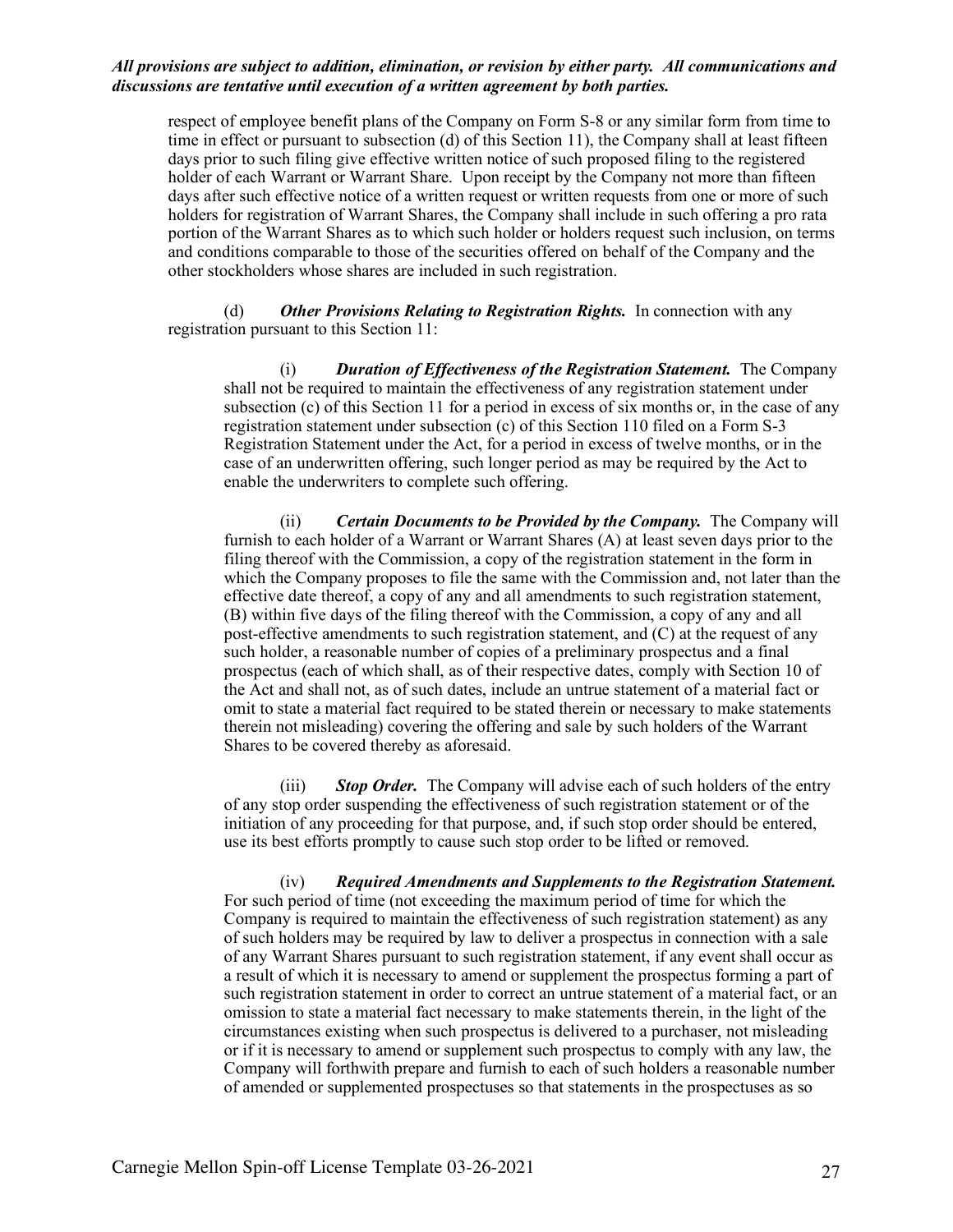amended or supplemented will not, in the light of the circumstances then existing, be misleading, or so that such prospectuses will comply with law.

(v) *Blue Sky Compliance.* The Company will use its reasonable best efforts to qualify, file or register the Warrant Shares being registered under the securities laws of such states of the United States of America as may be reasonably designated by the holders of Warrant or Warrant Shares and to obtain the consent, authorization or approval of any governmental agency (other than any such consent, authorization or approval required under any statute or regulation applicable to any such holders and not applicable to investors generally) required in connection with the issuance of the Warrant Shares being registered or in order that such holders may publicly sell the Warrant Shares covered by such registration statement.

(vi) *Expenses.* All fees, disbursements and expenses incurred by the Company in connection with the registration pursuant to subsection (c) of this Section 11, and all reasonable fees and disbursements of one counsel for the holders of a Warrant or Warrant Shares, shall be borne by the Company, including, without limitation, all registration and filing fees, all costs of preparation and printing (in such quantities as the holders of a Warrant or Warrant Shares may reasonably request) of any registration statement and related prospectus and any amendments or supplements thereto, all fees and disbursements of counsel for the Company, the expenses of complying with applicable securities or blue sky laws, and all costs in connection with the preparation and delivery of such legal opinions, auditors' comfort letters or other closing documents as the holders of a Warrant or Warrant Shares shall reasonably request.

(vii) *Indemnity.* The Company will indemnify and hold harmless each holder of a Warrant or Warrant Shares and any underwriter (as defined in the Act) for such holder and each person or entity, if any, who controls such holder or underwriter within the meaning of the Act, against any losses, claims, damages, liabilities, costs or expenses, joint or several, or actions in respect thereof to which such holder or underwriter or controlling person or entity may become subject under the Act, or otherwise, insofar as such losses, claims, damages, liabilities, costs, expenses or actions in respect thereof arise out of, or are based upon, or are related to, any untrue statement or alleged untrue statement of any material fact contained in any registration statement under which Warrant Shares of or pertaining to such holder were registered under the Act, any preliminary prospectus, amended preliminary prospectus, or final prospectus contained therein, or any amendment or supplement thereto, or arise out of, or are based upon, or are related to, the omission or alleged omission to state therein a material fact required to be stated therein or necessary to make the statements therein not misleading, and will reimburse such holder or underwriter or controlling person or entity for any legal or other expenses reasonably incurred by them in connection with investigating or defending any such loss, claim, damage, liability or action; provided that to the extent that any such loss, claim, damage or liability arises out of, or is based upon, an untrue statement or alleged untrue statement or omission or alleged omission made in said registration statement, said preliminary prospectus, said amended preliminary prospectus or said final prospectus or any said amendment or supplement in reliance upon, and in conformity with, written information furnished to the Company in an instrument duly executed by such holder or by any underwriter for such holder specifically for use in the preparation thereof, the Company will not be so liable to such holder or underwriter.

**Section 12. Notices.** All notices, requests, demands and other communications relating to this Warrant Certificate shall he in writing, including by telex, telegram or cable, addressed, if to the registered owner hereof, to it at the address furnished by the registered owner to the Company, and if to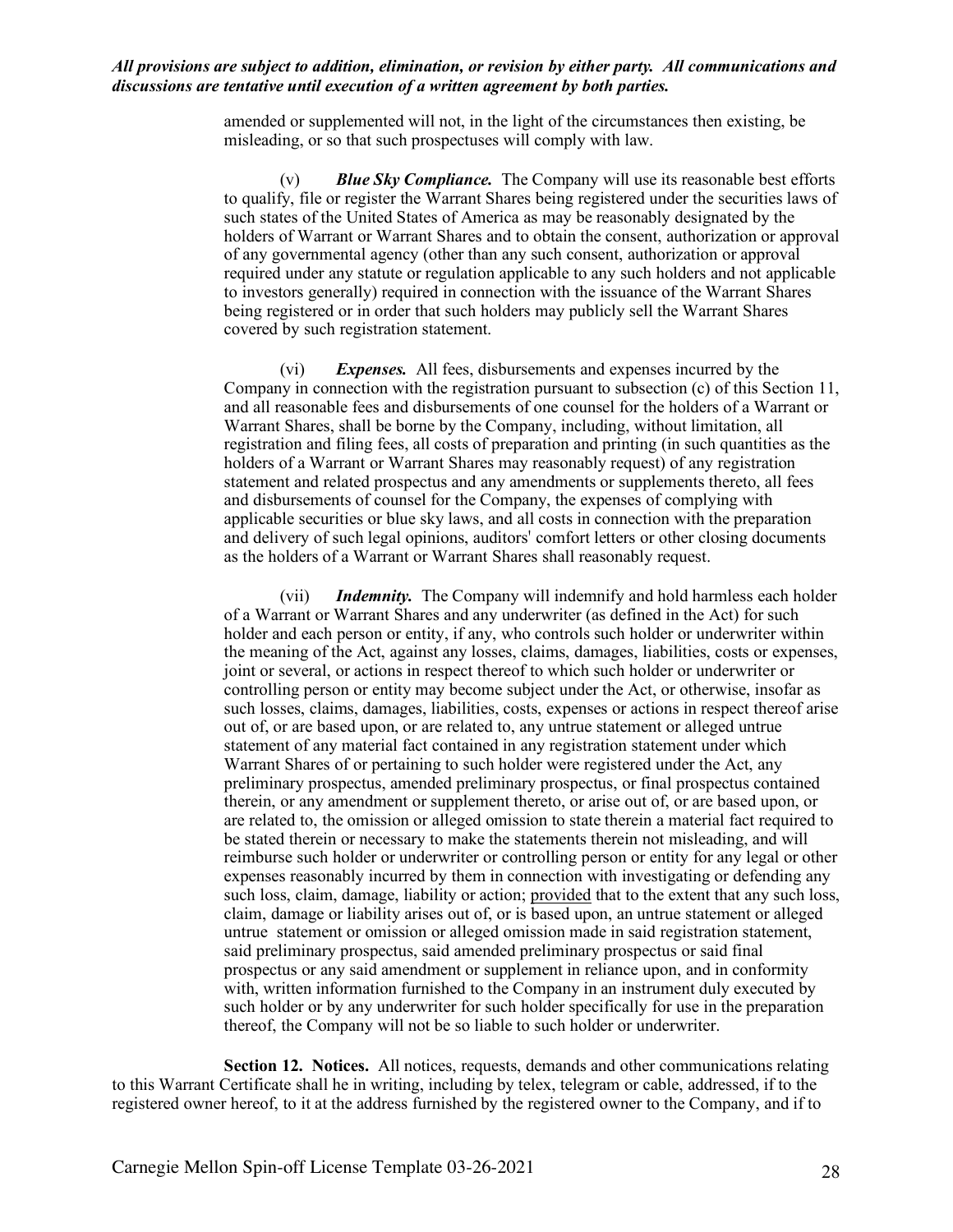the Company, to it at  $\Box$ , or to such other address as any party shall notify the other party in writing, and shall be effective, in the case of written notice by mail, three days after placement into the mails (first class, postage prepaid), and in the case of notice by facsimile, on the same day as sent.

**Section 13. Binding Effect.** This Warrant Certificate shall be binding upon and inure to the sole and exclusive benefit of the Company, its successors and assigns, and Carnegie Mellon and the registered holder or holders from time to time of the Warrant and the Warrant Shares.

**Section 14. Survival of Rights and Duties.** This Warrant Certificate shall terminate and be of no further force and effect on the earlier of 5:00 P.M., Pittsburgh time, on the Expiration Date or the date on which all of the Warrant have been exercised.

**Section 15. Governing Law.** This Warrant Certificate shall be construed in accordance with and governed by the laws of the State of Pennsylvania.

*(The balance of this page is intentionally left blank).*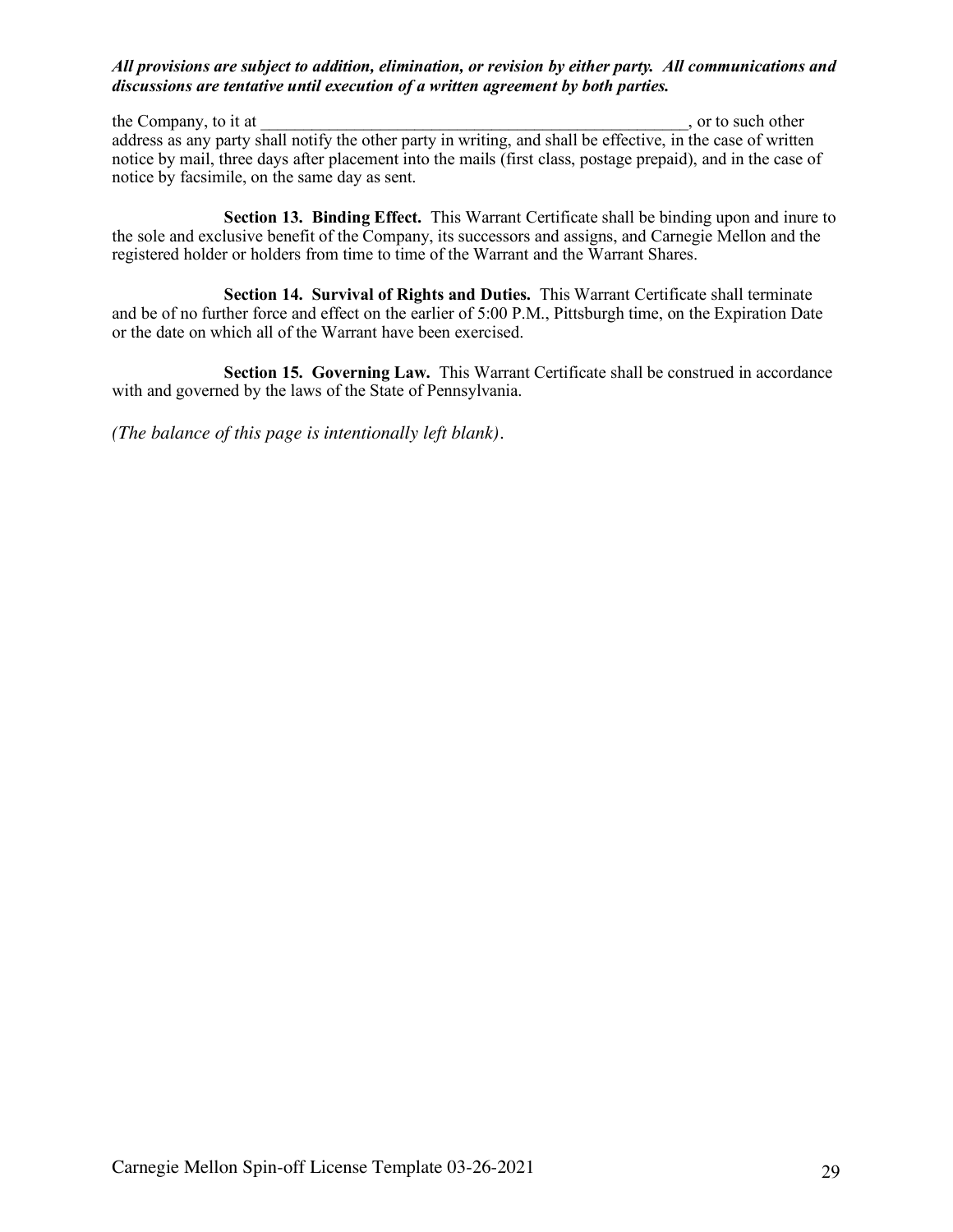IN WITNESS WHEREOF, the Company has caused this Warrant Certificate to be executed under its corporate seal by its officer(s) thereunto duly authorized as of the date hereof.

COMPANY.

[CORPORATE SEAL] By: Name: Title:

ATTEST:

**Secretary**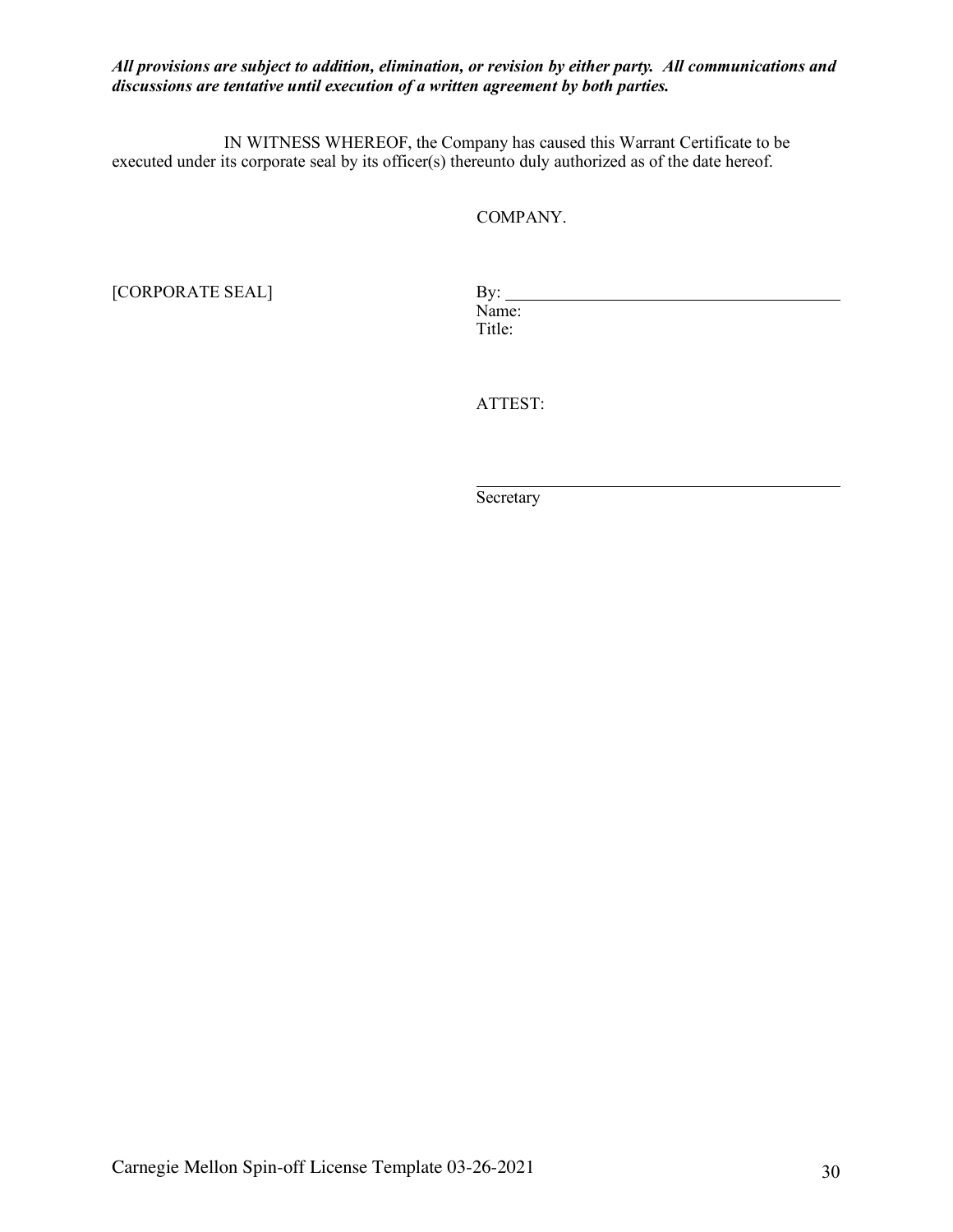#### **FORM OF ELECTION TO PURCHASE**

*(To Be Executed by the Holder if the Holder Desires to Exercise the Warrant Evidenced by the Foregoing Warrant Certificate)*

To <COMPANY>.:

The undersigned hereby irrevocably elects to exercise the Warrant evidenced by the foregoing Warrant Certificate for, and to purchase thereunder, full Shares issuable upon exercise of said Warrant and delivery of \$10.00 in cash, (as provided for in the foregoing Warrant Certificate) and any applicable taxes payable by the undersigned pursuant to such Warrant Certificate. The undersigned requests that certificates for such shares be issued in the name of

> PLEASE INSERT SOCIAL SECURITY OR TAX IDENTIFICATION NUMBER:

*(Please print name and address)*

If said number of warrant shares shall not be all the Warrant evidenced by the foregoing Warrant Certificate, the undersigned requests that a new Warrant Certificate evidencing the Warrant not so exercised be issued in the name of and delivered to

*(Please print name and address)*

Dated: 3.20 Name of

Holder *(Print)*:

 $(By)$ 

(Title:)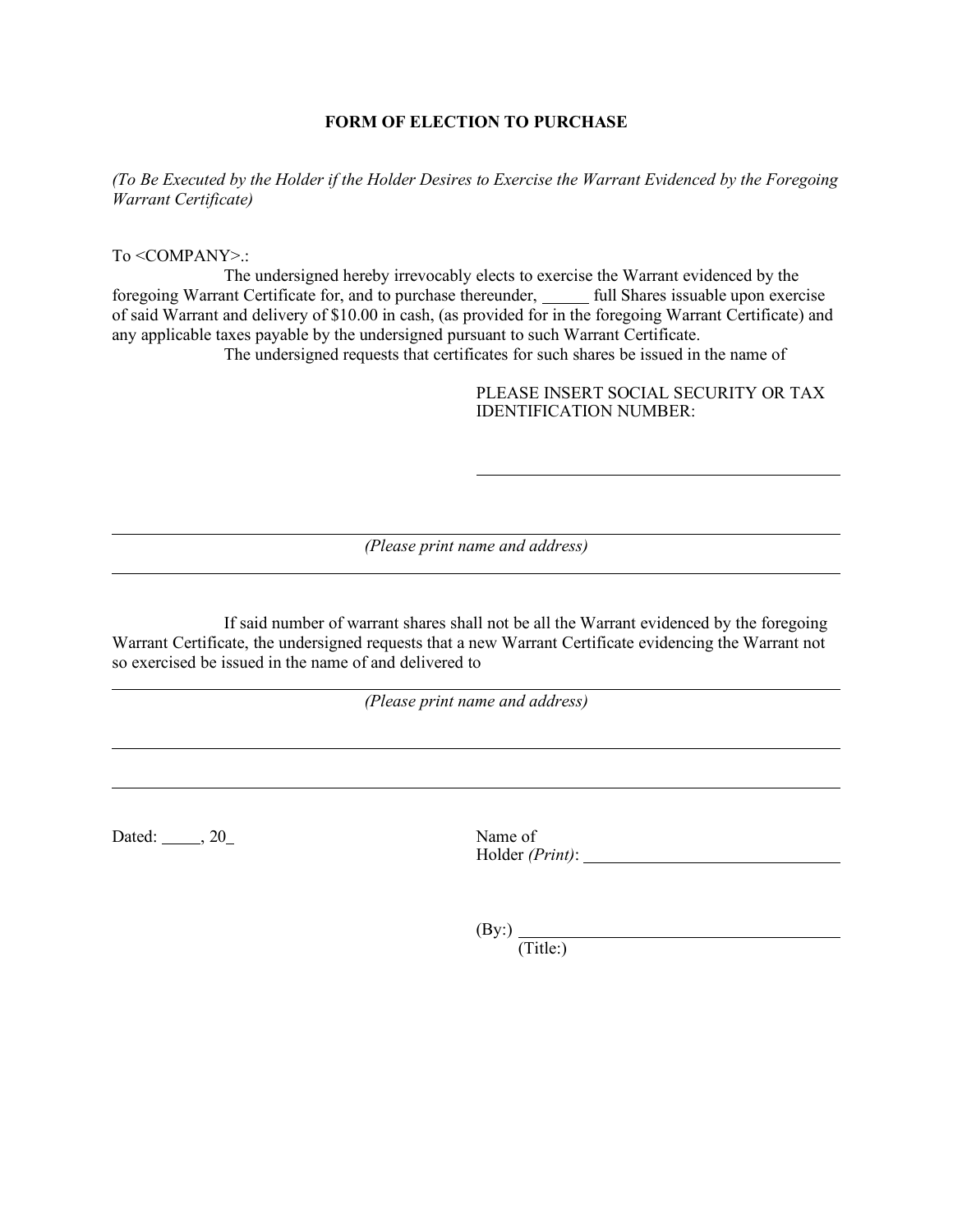### **FORM OF ASSIGNMENT**

FOR VALUE RECEIVED, hereby sells, assigns and transfers to each assignee set forth below all of the rights of the undersigned in and to the number of Warrant Shares (as defined in and evidenced by the foregoing Warrant Certificate) set opposite the name of such assignee below and in and to the foregoing Warrant Certificate with respect to said Warrant and the Shares issuable upon exercise of said Warrant:

**Name of Assignee Address Address Number of Warrant** 

If the total of said Warrant Shares shall not be all the Warrant Shares evidenced by the foregoing Warrant Certificate, the undersigned requests that a new Warrant Certificate evidencing the Warrant not so assigned be issued in the name of and delivered to the undersigned.

> Name of Holder *(Print)*:

Dated:  $\_\_\_\_$ , 20

 $(By)$   $(Title)$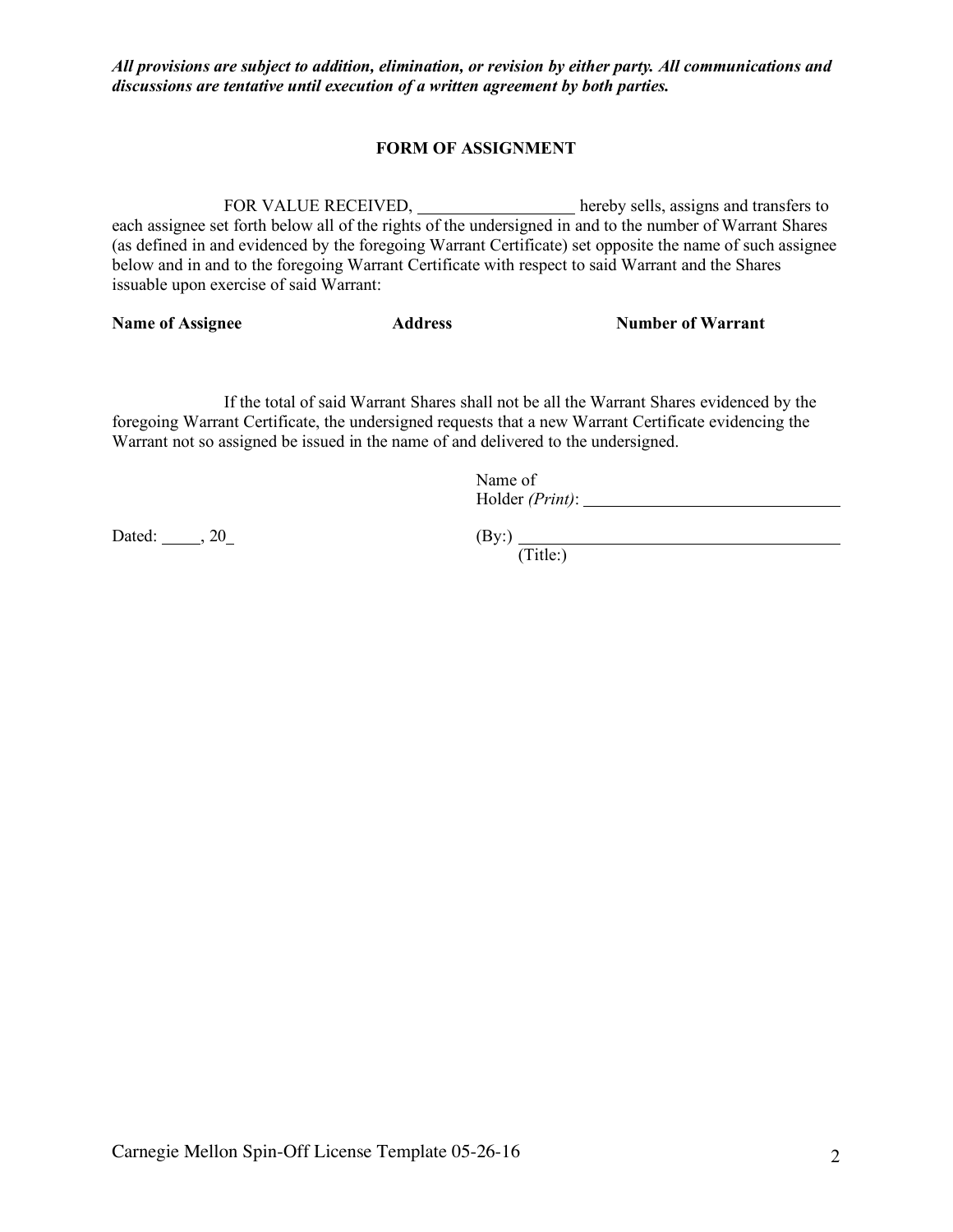# **Attachment D**

## **Annual Commercialization Report**

Per Section 7.4 of the license agreement between Carnegie Mellon and [name of company] and dated as of \_\_\_\_(the "Agreement"), Licensee is required to furnish Carnegie Mellon with an annual commercialization report describing Licensee's efforts to diligently commercialize Licensed Products during the past fiscal year and current plans for the next year. For convenience, Carnegie Mellon is providing the following outline to enable Licensee to report the required information.

Per Section 7.5 of the Agreement, Licensee is required to provide Carnegie Mellon with Licensee's financial statements for the immediately preceding fiscal year (including, at a minimum, an income statement, a statement of cash flows, and a balance sheet) that have been certified by Licensee's treasurer, chief financial officer, or an independent auditor. Please include the financial statements with the submission of the Annual Commercialization Report.

*The submission will be treated as confidential business information of the company per Section 7.6 of the Agreement.*

*Instructions:* 

- *For Yes/No question, please place an "X" between the appropriate brackets.*
- *Text box fields will expand as needed. You are not limited to the space provided.*
- *Rows can be added or removed from tables as needed.*

| <b>Licensee Name and Current</b>        |              |
|-----------------------------------------|--------------|
| <b>Address:</b>                         |              |
|                                         |              |
| <b>Name of Primary Contact:</b>         |              |
|                                         |              |
| <b>Effective Date of the Agreement:</b> |              |
| <b>Dates of any License</b>             |              |
| <b>Amendments:</b>                      |              |
| <b>Report Period Beginning:</b>         | (mm/dd/yyyy) |
| <b>Report Period Ending:</b>            | (mm/dd/yyyy) |

Has Licensee been in existence for less than five (5) years?

 $[$   $\sqrt{NO}$  – Licensee has been in existence for five (5) or more years

[\_] YES – Please attach Licensee's most recent business plan to this Annual Report. This submission satisfies the requirements of numbers II, III, and IV below.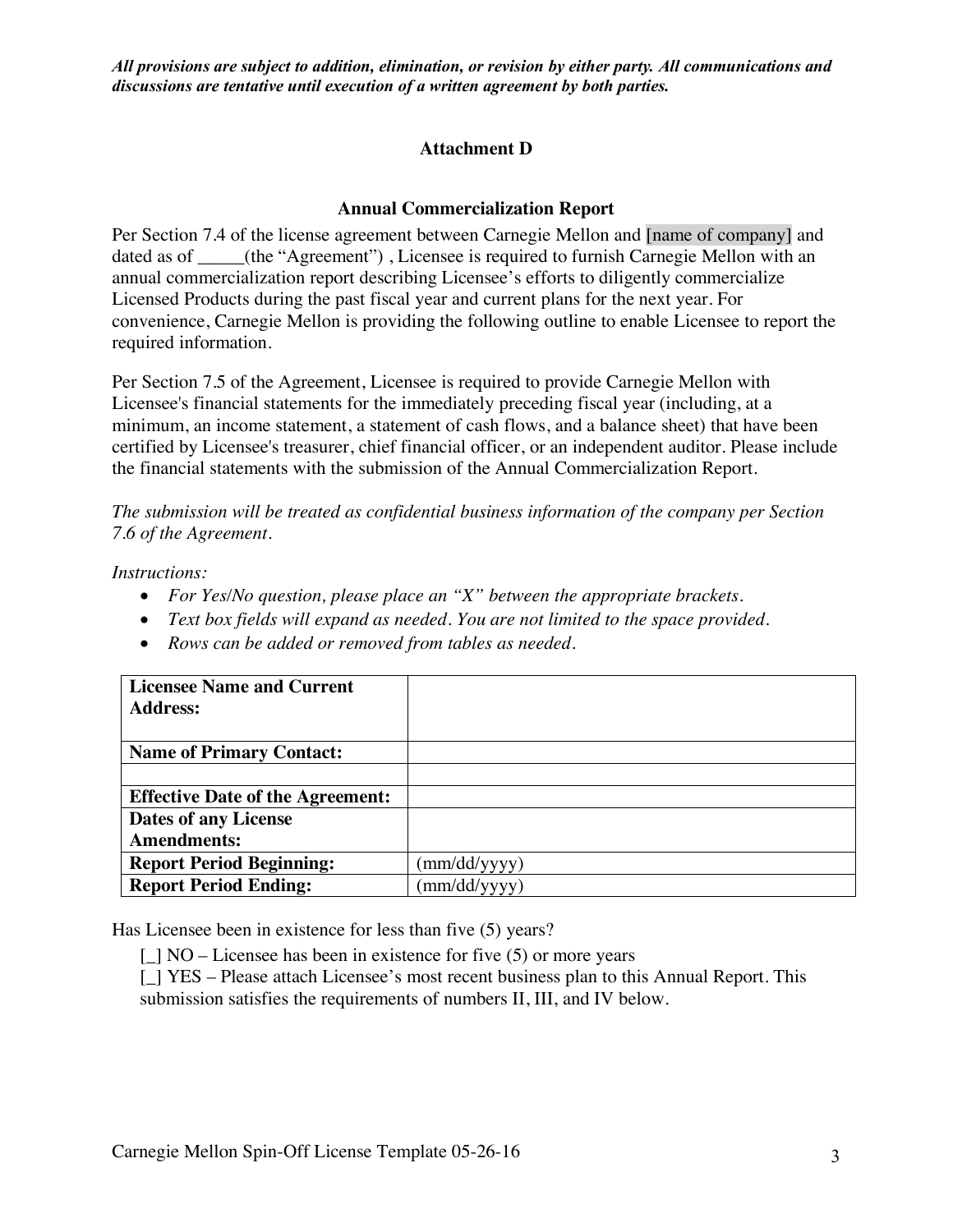### **I. Status of Milestones:**

Please complete the two tables below:

|  | Past-Year Milestones |
|--|----------------------|
|--|----------------------|

| <b>Milestone</b> | Control<br>Deadline $(Y/N)$ | Met? | <b>Achievement</b><br>Date |
|------------------|-----------------------------|------|----------------------------|
|                  |                             |      |                            |
|                  |                             |      |                            |
|                  |                             |      |                            |
|                  |                             |      |                            |

#### *Next-Year Milestones*

| <b>Milestone</b> | <b>Contract</b><br><b>Deadline</b> |
|------------------|------------------------------------|
|                  |                                    |
|                  |                                    |
|                  |                                    |
|                  |                                    |

## **II. Commercialization Activities of Past Year:**

In the space provided below, please summarize:

- Licensee's efforts and accomplishments during past fiscal year to diligently commercialize Licensed Products including any first commercial Dispositions of Licensed Products in any country.
- Progress towards completing applicable milestones.
- Research and development activities of past year.
- Status of obtaining necessary government approvals (if applicable).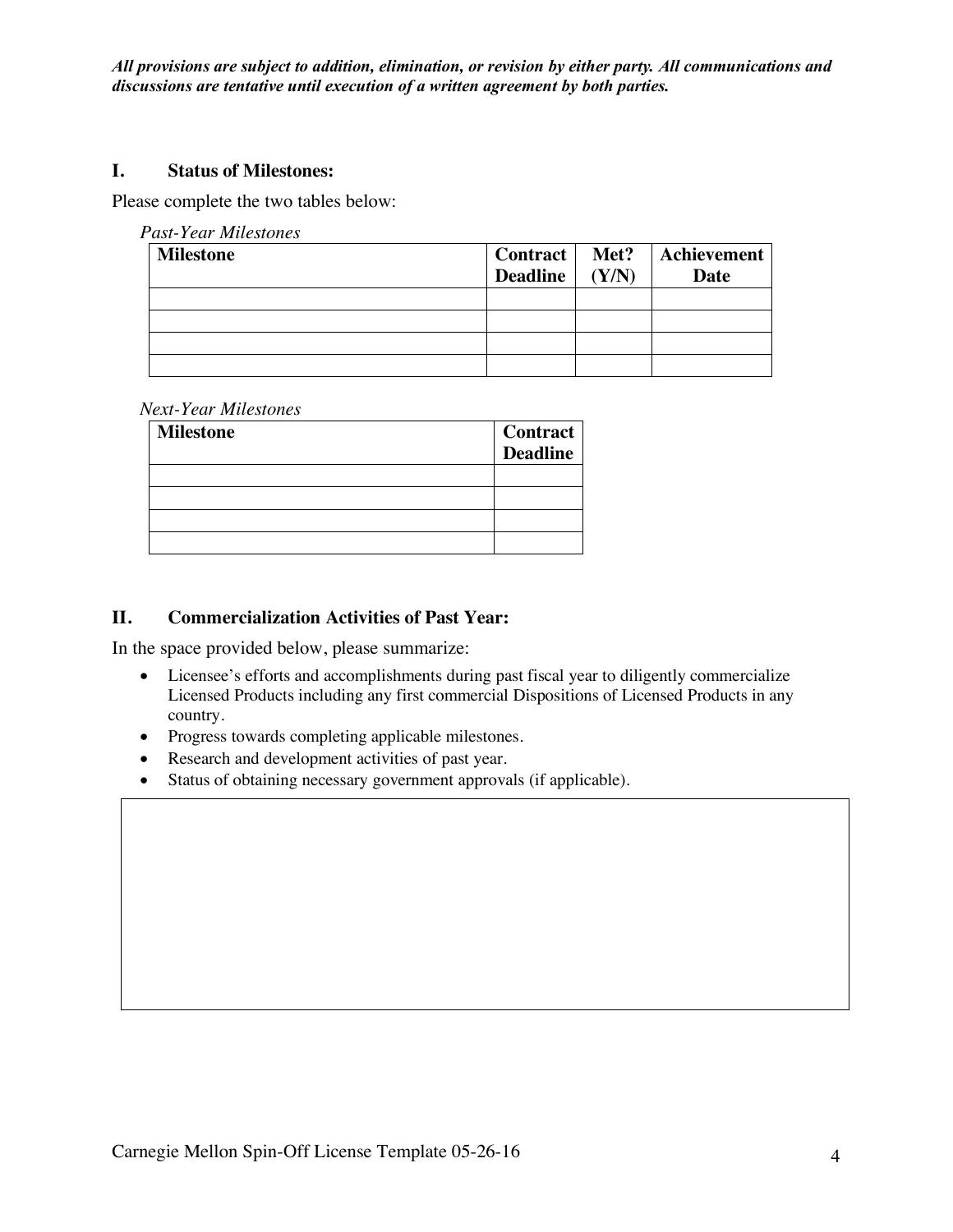## **III. Commercialization Activities of Next Year:**

In the space provided below, please summarize:

- Licensee's development and commercialization plans for Licensed Products during next year.
- Plans for completing applicable milestones.
- Planned research and development activities for next year.
- Plans for obtaining necessary government approvals (if applicable).

## **IV. Sales Projections:**

In the space provided below, please summarize sales projections for Licensed Products during the next year:

I certify that the information above is true and correct to the best of my knowledge.

By \_\_\_\_\_\_\_\_\_\_\_\_\_\_\_\_\_\_\_\_\_\_\_\_\_\_\_\_\_\_\_\_\_\_\_\_\_\_\_\_\_\_ Date\_\_\_\_\_\_\_\_\_\_\_\_\_\_\_\_\_\_

Signature of authorized representative

Printed Name:

Title: